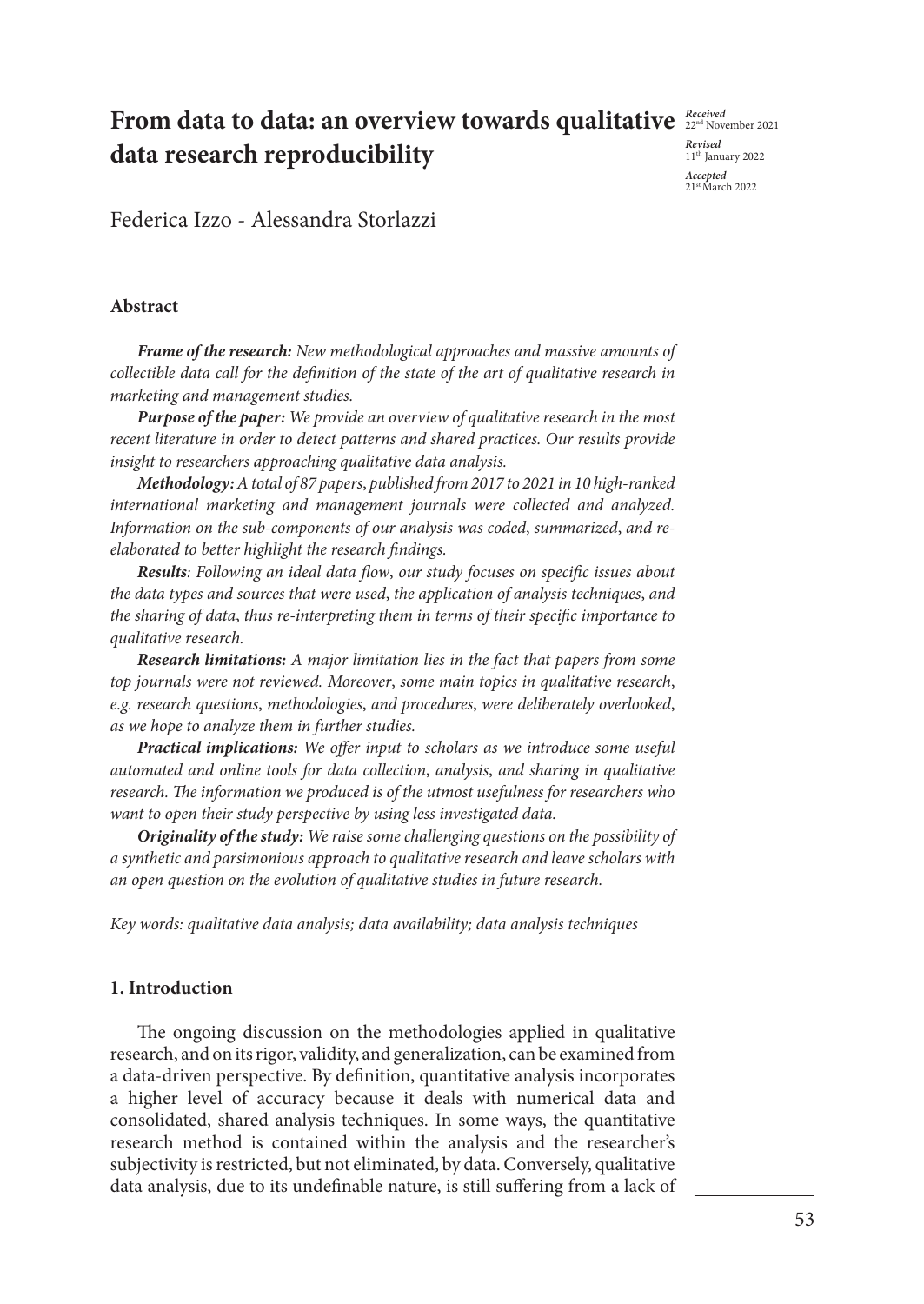### sinergie italian journal of mana Vol. 40, Issue 1, 2022

shared methodologies and community-accepted practices on the surface (Corbetta 2014). The massive availability of data of diverse and different nature, type, and format has led the scientific community toward more complex research approaches involving work on qualitative along with, or as an alternative to, quantitative data.

One of the most widely accepted definitions of qualitative research is provided by Wolcott (1994), who identifies it through the three steps of data description, analysis, and interpretation. Wolcott's research phases can be reinterpreted along a data work continuum, where analysis is a step torward total adherence to the information provided by data and is preparatory for the formulation of a construct or final theory based on data. Nevertheless, it is challenging to give a general definition of qualitative analysis, as this type of work is strongly bound to its research context, as well as to the data. For this reason, Gibson and Brown (2009) prefer to define contextualized analysis as a qualitative research procedure that relates data with conceptual problems in the context of social science and that can trigger different methodological approaches. "The focus on data type is largely a distraction from the more important distinction of inductive versus deductive forms of inquiry (Eisenhardt and Graebner, 2007)" (Nowell and Albrecht, 2019, p. 4).

Qualitative research lays its foundation on three modes of logical reasoning: deduction, which is the formulation of hypotheses that are later tested on data; induction, which is the building of a general theory from particular observations; abduction, which is reasoning toward meaning that explains exceptions in the data with plausible explanations (Given, 2008). The distinction among modes of reasoning in qualitative research is not definitive, as induction may result from a previous deductive approach, while abduction uses both deductive and inductive methods to build and demonstrate theories (Saetre and Van De Ven, 2021). Grounded Theory (GT) initially asserts that theory emerges from data, and considers the researcher a reflexive scientific observer (Glaser *et al.*, 1967). Constructivist grounded theory assumes that the researcher participates in generating data and theories (Timonen *et al.*, 2018). The most recent developments in GT include the alignment of the GT method, which involves a combination of induction, deduction, and abduction in order to gain conceptual clarity about phenomena (Reichertz, 2010; Timonen *et al.*, 2018). Nevertheless, some scholars agree that "abduction, rather than induction, should be the guiding principle of empirically based theory construction", (Timmermans, 2012, p. 167). Abduction is a generative process of new ideas based on the researcher's hunches and creativity (Saetre and Van De Ven, 2021), where theory neither presides over nor derives from data; rather, research hypotheses and evidence go hand in hand with data to develop a new theory or to expand an existing one (Conaty, 2021). The logical nature of abductive reasoning answers the needs of management scholars against the variability and anomalies typical of a rapidly changing social and organizational context (Saetre and Van De Ven, 2021). Moreover, this approach has proven to be more suitable than others in facing the challenges of the qualitative analysis of multiple and numerous data produced within the *infosphere*.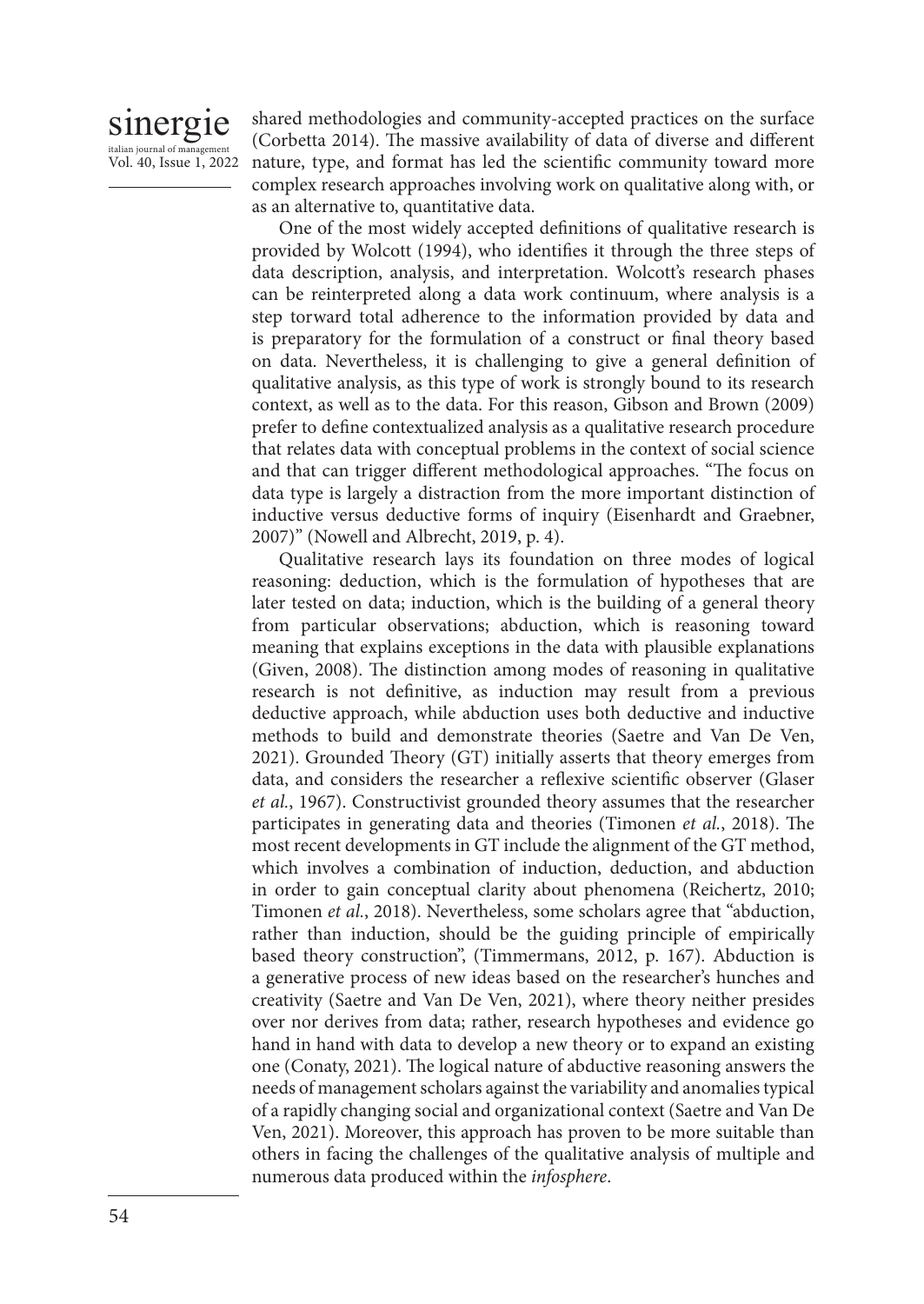al., 2021) and the production of *onlife* information, narratives, contents, qualitative data research The constant connectivity that characterizes our lives allows a continuous interaction of virtual and physical environments (Bresciani *et*  and communities (Floridi, 2017) that participate in the delineation of socalled *Big data*. A classical, yet not conclusive, definition of *big data* is "the datasets that could not be perceived, acquired, managed, and processed by traditional IT and software/hardware tools within a tolerable time", (Chen *et al.*, 2014, p. 173). This data is described through the *4Vs* model, whose elements are: the great Volume of available information; the Variety of data types and formats; the Velocity in data generation, acquisition, and management; the Value extracted from the information collected (Chen *et al.*, 2014; AGCOM, 2020). Volume and variety of accessible data present the researchers with "questions [...] about the accessibility, ethics, and utility of *big data*", (Mills, 2018). This entails the decision on the quality and scale of information that is needed to understand a phenomenon of interest or to demonstrate a theoretical construct, namely which data has value within the research context. Indeed, "each type of data and how it was collected has different strengths and weaknesses in relation to the research questions and analysis techniques" (Given, 2008). On the other hand, the richness of information can lead to new and comprehensive theoretical developments if researchers are willing to open to the complexity of data and employ their creativity in the data analysis. Moreover, variety is an added value not only as an input but also as a research output, as it carries a perspective in the information that is beyond neutrality. Within an abductive perspective, data availability can trigger a virtuous circle where more information generates more theories, together with new data that can provide hunches and ideas for further research in marketing and management. This scenario, where new methodological approaches and massive amounts of collectible data meet, calls for the definition of the state of the art of marketing and management studies.

This work places itself within the ongoing discussion on qualitative research as a convincing option to quantitative research in business, management, and accounting. Data availability and technical progress provide substantive challenges and opportunities in marketing and management studies (Grewal *et al.*, 2021; Dźwigoł, 2019 and 2020). We provide an overview of qualitative data research through the most recent literature in order to detect patterns and shared practices from a datadriven perspective. Our results provide insight to researchers approaching qualitative data analysis. Starting from the 87 papers that were collected and analyzed, we report data collection methodologies (data source; the number of samples collected; collection time span), the use of dictionaries (dictionary type; name for standardized and previously used dictionaries; validation method), software applied to the analysis of data, and availability and storage of collected data (see Paper supplementary materials). The information we produced is of the utmost usefulness for researchers who want to open their study perspective by using less investigated data.

Findings show an intensive use of data, which is mainly textual and analyzed through dictionaries, together with a trend toward data sharing practices in a research reproducibility logic. We collected papers published

**Federica Izzo Alessandra Storlazzi** From data to data: an overview towards reproducibility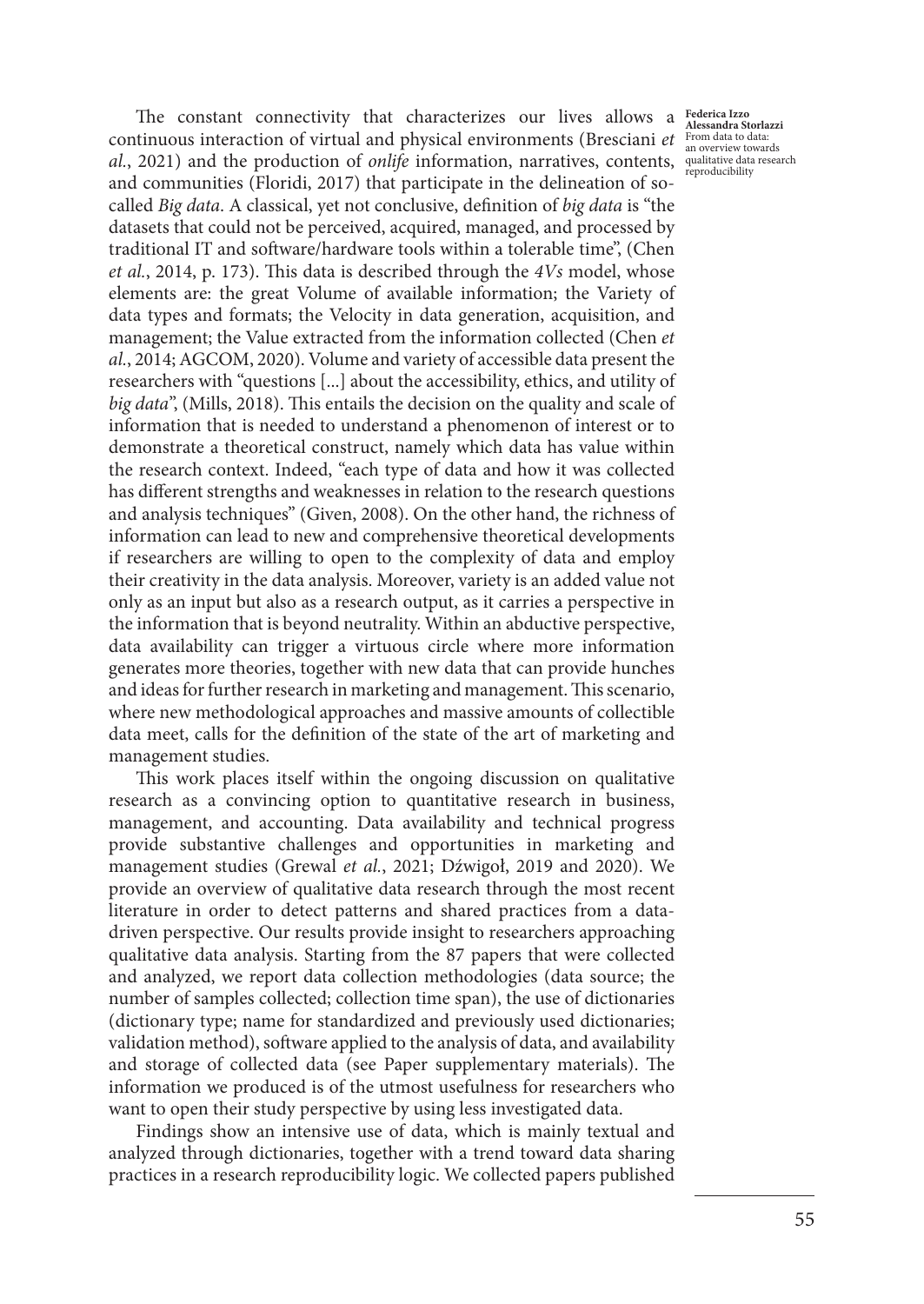

in a 5-year time span from high-ranked journals in marketing and management. Following an ideal data flow, our study focuses on specific issues pertaining to the data types and sources that were used, the application of data analysis techniques such as dictionaries and Computer Assisted Qualitative Data Analysis Software (CAQDAS), the sharing of acquired or resulting data, and re-interprets these in terms of specific importance to research. We also present some automated and online instruments that can support qualitative data research. The rest of the paper is organized as follows: section 2 is about tools and methodologies; section 3 describes the topics of the study in the considered literature; theoretical contributions, limitations, and further studies are presented in section 4.

#### **2. Methodology**

In order to provide an overview of qualitative research through recent literature, papers were selected from the highest-ranked international journals in 2020 according to the Scimago Journal & Country Rank<sup>1</sup>. A total of 10 journals were shortlisted in the subject area *Business*, *Management*, *and Accounting* and in the *Marketing* category. The selected ordering criterion was the SCImago Journal Rank (SJR) indicator, described on the Scimago web portal as "a measure of journal's impact, influence or prestige. It expresses the average number of weighted citations received in the selected year by the documents published in the journal in the three previous years"2 and developed by Guerrero-Botea and Moya-Anegónb (2012). The list was last consulted on 21 October 2021. This is the full list of selected journals, ordered according to the Scimago Journal & Country Rank:

- 1. Journal of Consumer Research Oxford University Press
- 2. Journal of Marketing American Marketing Association
- 3. Journal of Marketing Research American Marketing Association
- 4. Marketing Science INFORMS
- 5. Journal of the Academy of Marketing Science Springer
- 6. Journal of Consumer Psychology John Wiley & Sons
- 7. Journal of Public Administration Research and Theory Oxford University Press
- 8. Journal of Supply Chain Management Wiley-Blackwell
- 9. International Journal of Research in Marketing Elsevier
- 10. Journal of World Business Elsevier

A time span of five years (2017 - 2021) was decided on a *priori* to focus our efforts on the latest qualitative studies and to limit the amount of research material to analyze. Papers from the selected timeframe were searched in the Google Scholar database by using the advanced research function to find the string "qualitative analysis" in the titles, abstracts, and keywords of each selected journal. In some cases, the publisher was also added to strenghten the correspondence of the results. However, a visual double-check the collocation of a paper into the journal of interest

https://www.scimagojr.com/

<sup>2</sup> https://www.scimagojr.com/journalrank.php?category=1406&area=1400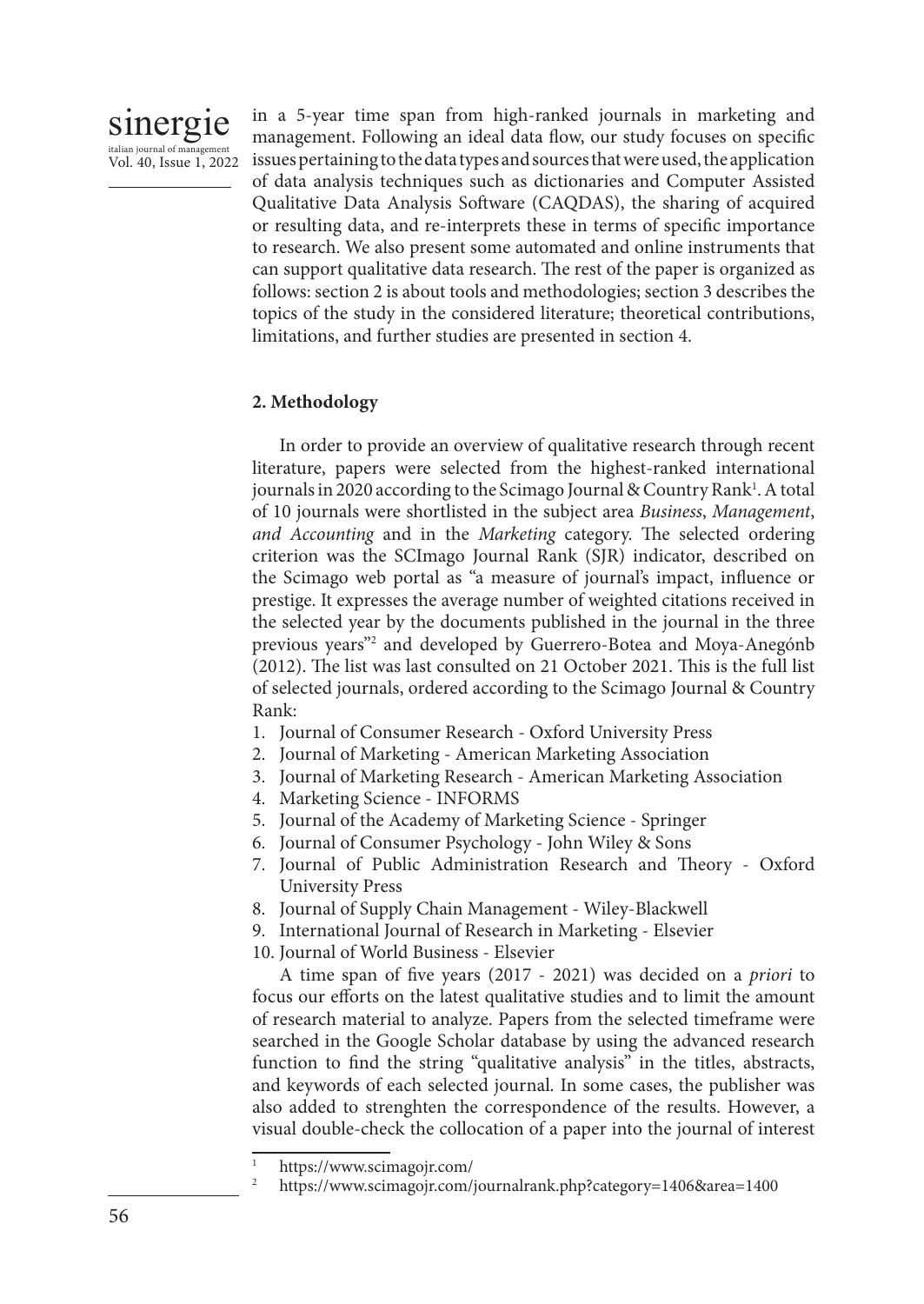was also needed. We considered all papers regardless of the nationality of **Federica Izzo**  the studies and authors' affiliation. The Google Scholar database was last consulted on 7 November 2021. A total of 87 papers were collected and the full list of references per journal is displayed in Table 1.

**Alessandra Storlazzi** From data to data: an overview towards qualitative data research reproducibility

| Journal                                                 | Papers                                                                                                                                                                                                                                                                                                                                                                                                                                                                                                                                                                                                                                                                                                                                                                                                                                                                                       |
|---------------------------------------------------------|----------------------------------------------------------------------------------------------------------------------------------------------------------------------------------------------------------------------------------------------------------------------------------------------------------------------------------------------------------------------------------------------------------------------------------------------------------------------------------------------------------------------------------------------------------------------------------------------------------------------------------------------------------------------------------------------------------------------------------------------------------------------------------------------------------------------------------------------------------------------------------------------|
| International Journal of Research<br>in Marketing       | Gerrath and Usrey (2021); Deng (2021)                                                                                                                                                                                                                                                                                                                                                                                                                                                                                                                                                                                                                                                                                                                                                                                                                                                        |
| Journal of Consumer Psychology                          | Consiglio et al. (2018); Mukhopadhyay et al. (2020);<br>Teeny et al. (2020)                                                                                                                                                                                                                                                                                                                                                                                                                                                                                                                                                                                                                                                                                                                                                                                                                  |
| Journal of Consumer Research                            | Humphreys and Wang (2018); Netemeyer et al.<br>(2018); Liu et al. (2019); Bellezza and Berger (2020);<br>Coskuner-Balli (2020); Melumad and Pham (2020);<br>Borghini et al. (2021); Dinnin et al. (2021); Mimoun<br>(2021); Wieser et al. (2021)                                                                                                                                                                                                                                                                                                                                                                                                                                                                                                                                                                                                                                             |
| Journal of Marketing                                    | Nam (2017); Johnson and Matthes (2018); Colm et al.<br>(2019); Molner et al. (2019); Chapman (2020); Singh<br>et al. (2020)                                                                                                                                                                                                                                                                                                                                                                                                                                                                                                                                                                                                                                                                                                                                                                  |
| Journal of Marketing Research                           | Van Den Bulte et al. (2018); Fournier and Eckhardt<br>(2019); Zyung et al. (2020)                                                                                                                                                                                                                                                                                                                                                                                                                                                                                                                                                                                                                                                                                                                                                                                                            |
| Journal of Public Administration<br>Research and Theory | Destler (2017); Ulibarri and Scott (2017); Nowell and<br>Albrecht (2018); Whetsell et al. (2020); Lavee (2021);<br>Buntaine et al. (2021); Barnes (2021); Woodhouse et<br>al. (2021)                                                                                                                                                                                                                                                                                                                                                                                                                                                                                                                                                                                                                                                                                                         |
| Journal of Supply Chain<br>Management                   | Brito and Miguel (2017); Stolze et al. (2018); Hardy et<br>al. (2020); Marques et al. (2020); Carter et al. (2021);<br>De Vries et al. (2021); Krause and Pullman (2021)                                                                                                                                                                                                                                                                                                                                                                                                                                                                                                                                                                                                                                                                                                                     |
| Journal of the Academy of<br>Marketing Science          | Guo et al. (2017); Homburg et al. (2017); Malshe and<br>Friend (2018); Zhang et al. (2018); Hamilton and Price<br>(2019); Arunachalam et al. (2020); Gupta (2020);<br>Nenonen et al. (2020); Pedada (2020); Ahearne et al.<br>(2021); Keller et al. (2021); Peterson et al. (2021)                                                                                                                                                                                                                                                                                                                                                                                                                                                                                                                                                                                                           |
| Journal of World Business                               | Borda et al. (2017); Mbalyohere et al. (2017);<br>Peltokorpi and Yamao (2017); Buchanan and Marques<br>(2018); Gaur and Kumar (2018); He et al. (2018); Khan<br>et al. (2018); Mullner and Puck (2018); Nielsen and<br>Raswant (2018); Santangelo (2018); Teagarden et al.<br>(2018); Tupper et al. (2018); Yakovleva and Vazquez-<br>Brust (2018); Yang and Sonmez (2018); Zeng et<br>al. (2018); Gamso and Nelson (2019); Lunnan and<br>McGaughey (2019); Makela et al. (2019); Dau et<br>al. (2020); De Beule et al. (2020); McWilliam et al.<br>(2020); Outila et al. (2020); Xing et al. (2020); Barnard<br>and Mamabolo (2021); Buciuni and Pisano (2021);<br>Chakravarty et al. (2021); Elo et al. (2021); Kafouros<br>et al. (2021); Knoerich and Vitting (2021); Martin et<br>al. (2021); Nyamrund and Freeman (2021); Pasquali<br>(2021); Tolstoy et al. (2021); Zao et al. (2021) |
| Marketing Science                                       | Liu et al. (2018); Timoshenko et al. (2019)                                                                                                                                                                                                                                                                                                                                                                                                                                                                                                                                                                                                                                                                                                                                                                                                                                                  |

*Tab. 1: Full list of collected papers*

Ĭ Source: our elaboration

Numerical data allows the detection of publication patterns among the journals. Fig.1 shows an evident discrepancy within our sample on the percentage of papers that deal with qualitative research in each journal. Most of the qualitative studies were found in *Journal of World Business*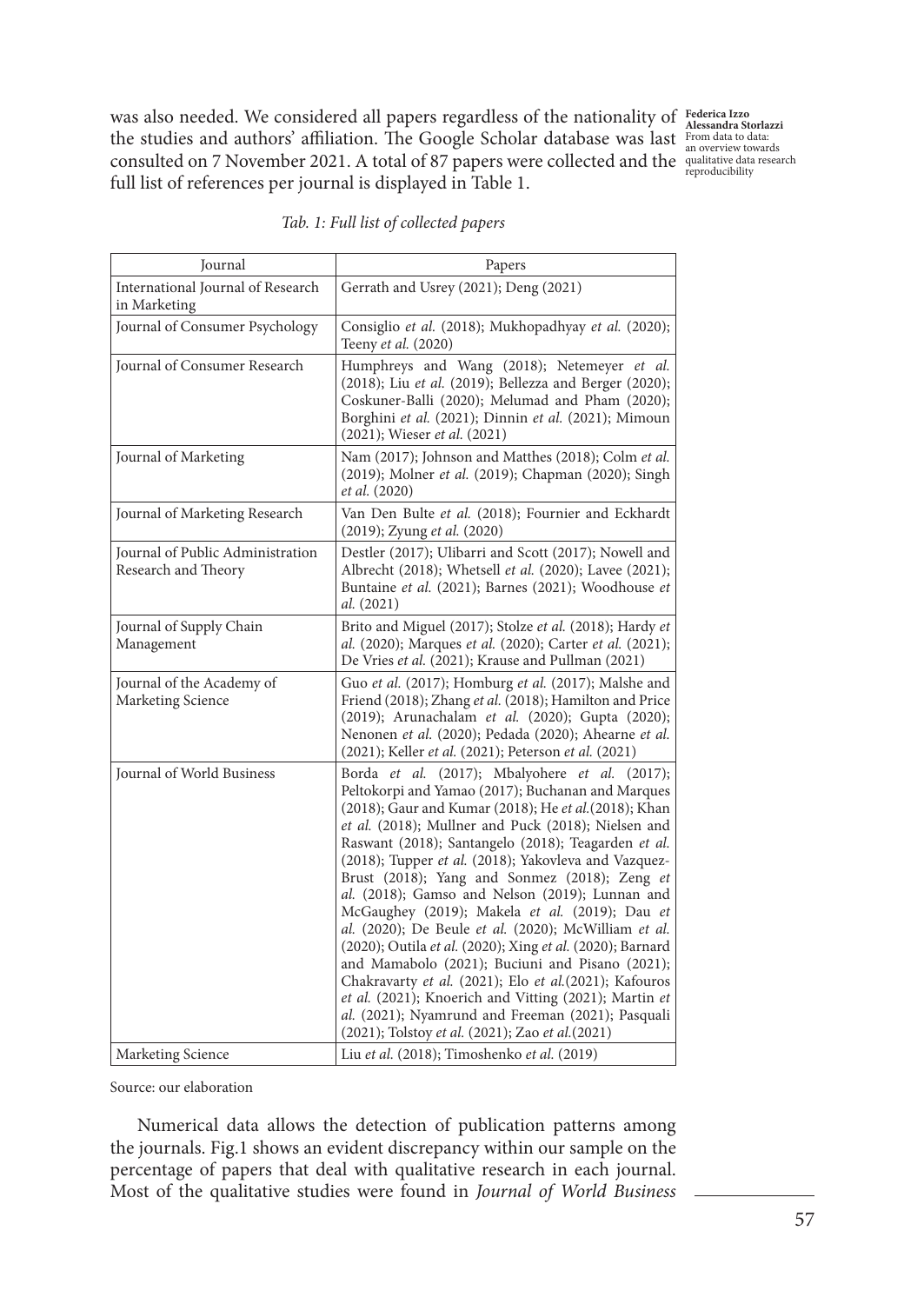sinergie italian journal of management Vol. 40, Issue 1, 2022

(34 papers), followed by *Journal of the Academy of Marketing Science*  (12 papers), *Journal of Consumer Research* (10 papers), *Journal of Public Administration Research and Theory* (8 papers), *Journal of Supply Chain Management* (7 papers), *Journal of Marketing* (6 papers), *Journal of Consumer Psychology and Journal of Marketing Research* (3 papers each), *Marketing Science and International Journal of Research in Marketing* (2 papers each).



Source: our elaboration



Anyway, the overall number of published papers per year demonstrates a seesawing yet growing interest in, and application of, qualitative analysis in consumer research, with 27 papers in 2021, 20 papers in 2020, 9 papers in 2019, 22 papers in 2018, and 9 papers in 2017. The pattern of qualitative research papers per year is shown in Fig. 2.



9 22 9  $20$ 27  $\Omega$ 5 10 15 20 25 30 2017 2018 2019 2020 2021

After an exploratory inspection of our research material, we formulated the coding scheme displayed in the Paper supplementary materials. Information on the type and quantity of data that was gathered with the data sources and collection time spans, along with the dictionaries and

Source: our elaboration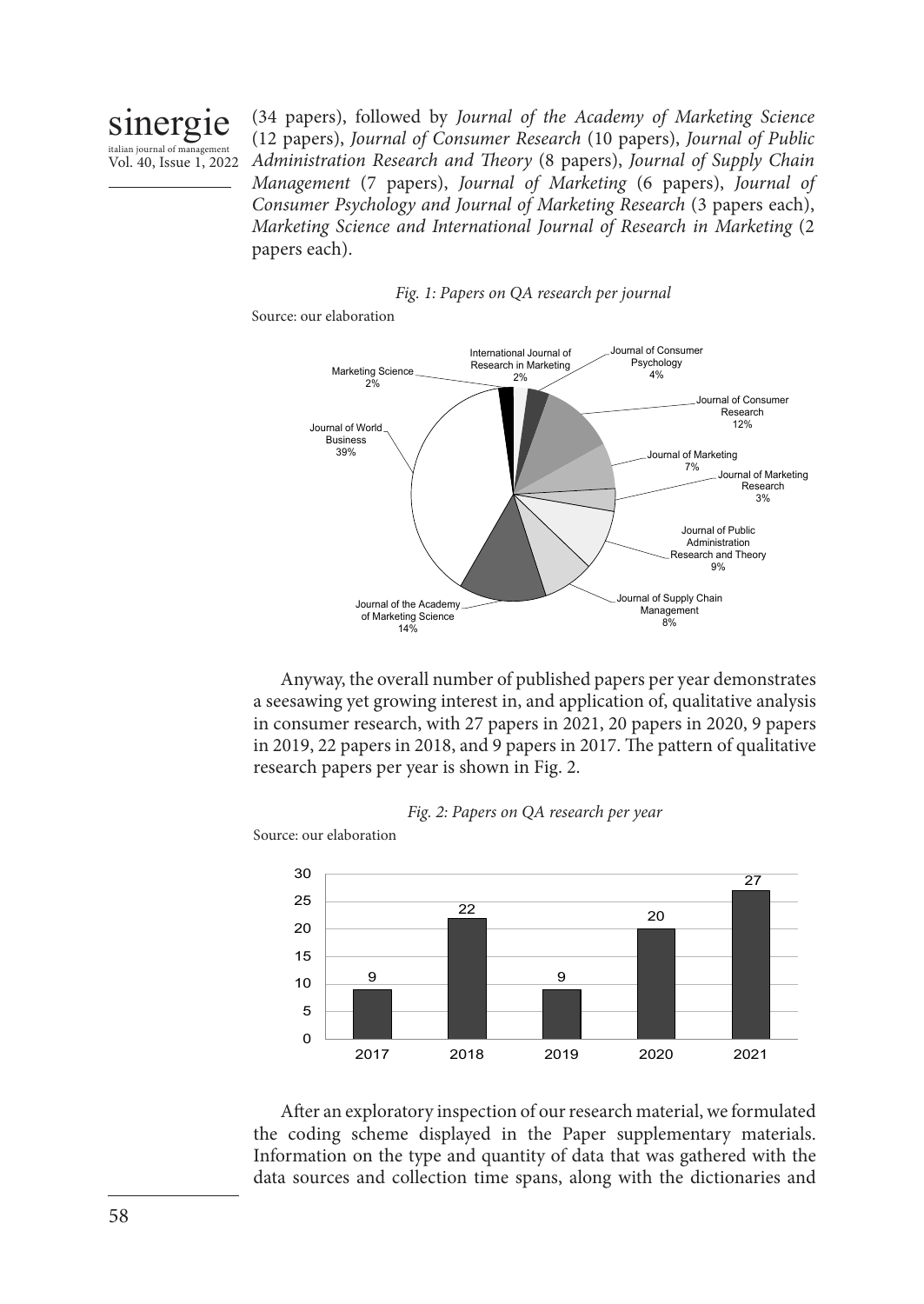automated qualitative analysis software that were used and the acquired **Federica Izzo**  or resulting data that was made available for future research was coded in Google Sheets, summarized, and re-elaborated to better highlight research  $\frac{$  qualitative data research findings. The coding phase consisted of three steps: in the first step, all the journal papers were collected and numerical data, together with abstracts and keywords, were stored; in the second step, each paper was read and analyzed individually to detect our topics of interest; finally, all data was thematically aggregated to show differences, similarities, and patterns in the literature. The whole process was carried out manually by the two authors.

**Alessandra Storlazzi** From data to data: an overview towards reproducibility

#### **3. Findings and discussion**

The purpose of this review is to map qualitative data analysis in marketing and management research from a data-driven perspective. The acquired literature is extensive enough to provide a thorough overview of the various sub-components that constitute the focus of our analysis. Our research path follows an ideal flow of the data from its acquisition, to its analysis techniques, and finally to a resulting sharable output that can provide material for further research. Along this itinerary, we also point out some useful automated and online tools to enhance qualitative research. The introduced research path is mapped in Fig. 3.



*Fig. 3: Our data-driven research path*

Source: our elaboration

#### *3.1 Data type and source*

The review of recent literature disclosed a highly articulated scenario: the majority of the papers leveraged variate data sources and a multilevel data collection methodology. Against the general criticism of a lack of rigor in qualitative analysis, the data collection methodologies are accurately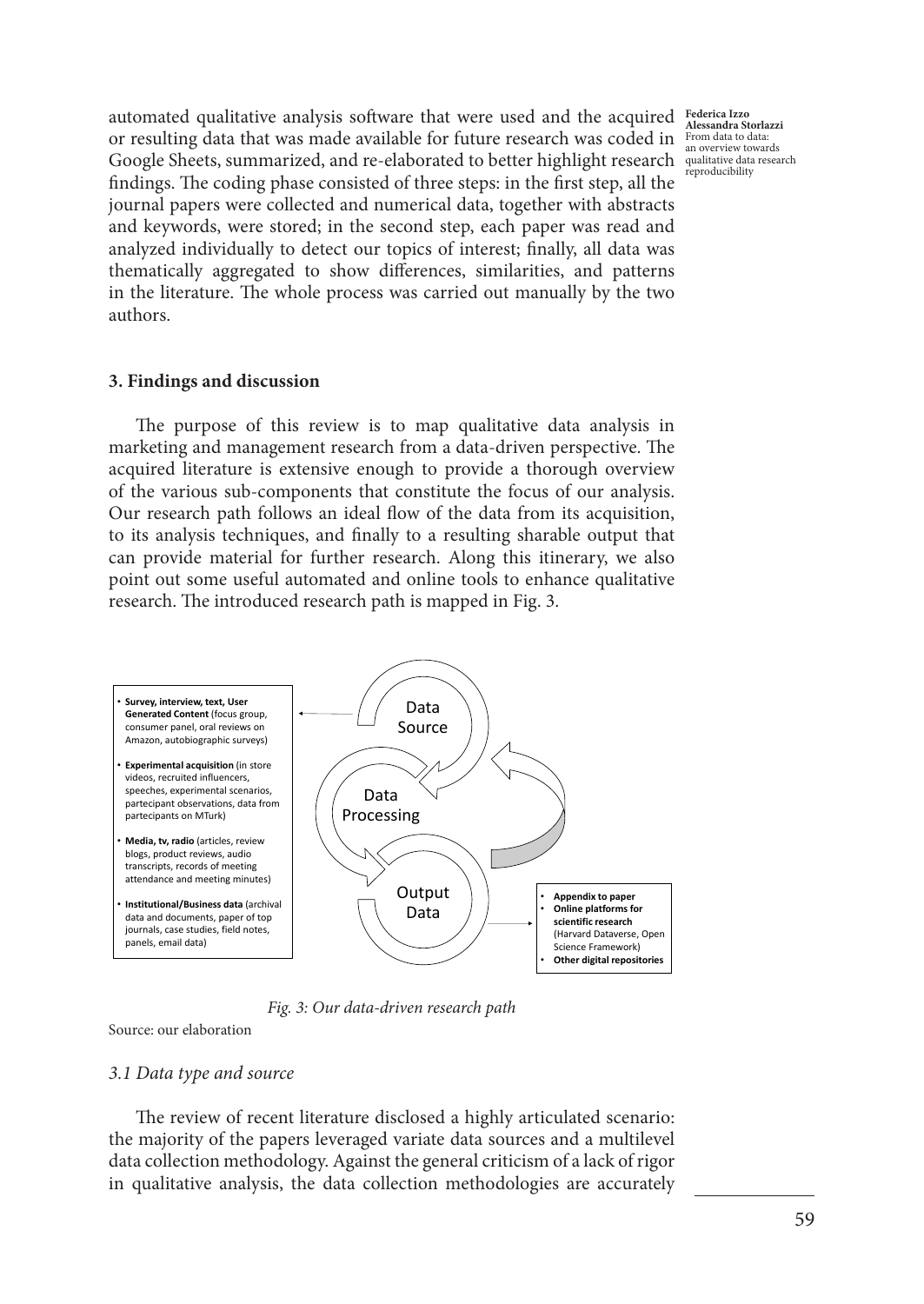#### sinergie italian journal of man Vol. 40, Issue 1, 2022

described in their variety of data, sources, and the acquisition procedure.

The concept of qualitative data and its comparison to quantitative data is actually opaque. The definition of qualitative data as all the information that cannot be numerically coded and statistically analyzed is not always verified. Indeed, the two kinds of data are not mutually exclusive in the research, as "it is common for quantitative research to produce some qualitative data [...] and for qualitative research to generate data that can be described numerically and analysed statistically" (Gibson and Brown, 2009, pp. 8-9). Moreover, nonnumerical data can be analyzed statistically, if it is re-coded in a numerical scale (e.g. a Likert scale to rate verbal statements) (Given, 2008). In addition to traditional offline sources of qualitative data such as surveys/interviews, letters, reports, diaries, field notes for verbal data and pictures, maps, print advertisements, diagrams, art, or films for nonverbal data, sources from the digital world, in the form of content creation and sharing platforms, forums for consumers, and social media, need to be considered. In this scenario, text-based data is a central object in social and consumer research. Moreover "researchers can combine the analysis of *big data* patterns with interviews, focus groups, and ethnographic observations of online users to make the connections between large data trends, and rich complementary data from individual users or cases" (Mills, 2017, p. 598).

As confirmed in the literature and consulted manuals, most qualitative research works with textual data. The importance of text is underlined in Humphrey's work, where a roadmap for automated text analysis is proposed along with a focus on research questions that lend to text analysis (Humphreys and Wang, 2018). Except in cases when data retrieval is not considered (Humphreys and Wang, 2018, Mukhopadhyay *et al.*, 2020), and in a single case in which text and numerical data are derived from in-store video recordings (Zhang *et al.*, 2018), the totality of our sample of papers gather text as the main type of data. In some cases, text and numerical data are combined in mixed analysis methodologies. The origin of numerical data can be either from the text itself, using word count, occurrences, and other techniques (Peltokorpi and Yamao, 2017; Nielsen and Raswant, 2018; Zeng *et al.*, 2018) or interviews with a Likert scale response (Guo *et al.*, 2017; Zyung *et al.*, 2020; De Vries *et al.*, 2021; Martin *et al.*, 2021), or from unconnected data sources, such as institutional databases, firms' internal reports, and statistics (e.g. Borda *et al.*, 2017; Martin *et al.*, 2021; Santangelo, 2018; Tupper *et al.*, 2018; Gamso and Nelson, 2019; Pasquali, 2021; Zao, 2021). With the exception of literature reviews, editorials, commentaries, and methodological overviews (e.g. Zao, 2021; Chakravarty *et al.*, 2021; Elo, 2021; Kafouros *et al.*, 2021; Dau *et al.*, 2020; Gaur and Kumar, 2018; Nielsen and Raswant, 2018; Zeng *et al.*, 2018; Teagarden *et al.*, 2018; Hamilton and Price, 2019; Ahearne *et al.*, 2021; Chapman, 2020; Hardy *et al.*, 2020; Carter *et al.*, 2021; Humphreys and Wang, 2018; Mukhopadhyay *et al.*, 2020), interviews, questionnaires, and surveys are the most used methodologies to collect data (62% of our sample). This primary source of data is integrated with different data sources, which are either secondary or on the same level, to collect more text data (e.g. Knoerich and Vitting, 2021; Buciuni and Pisano, 2021; Nyamrund and Freeman, 2021; Xing *et*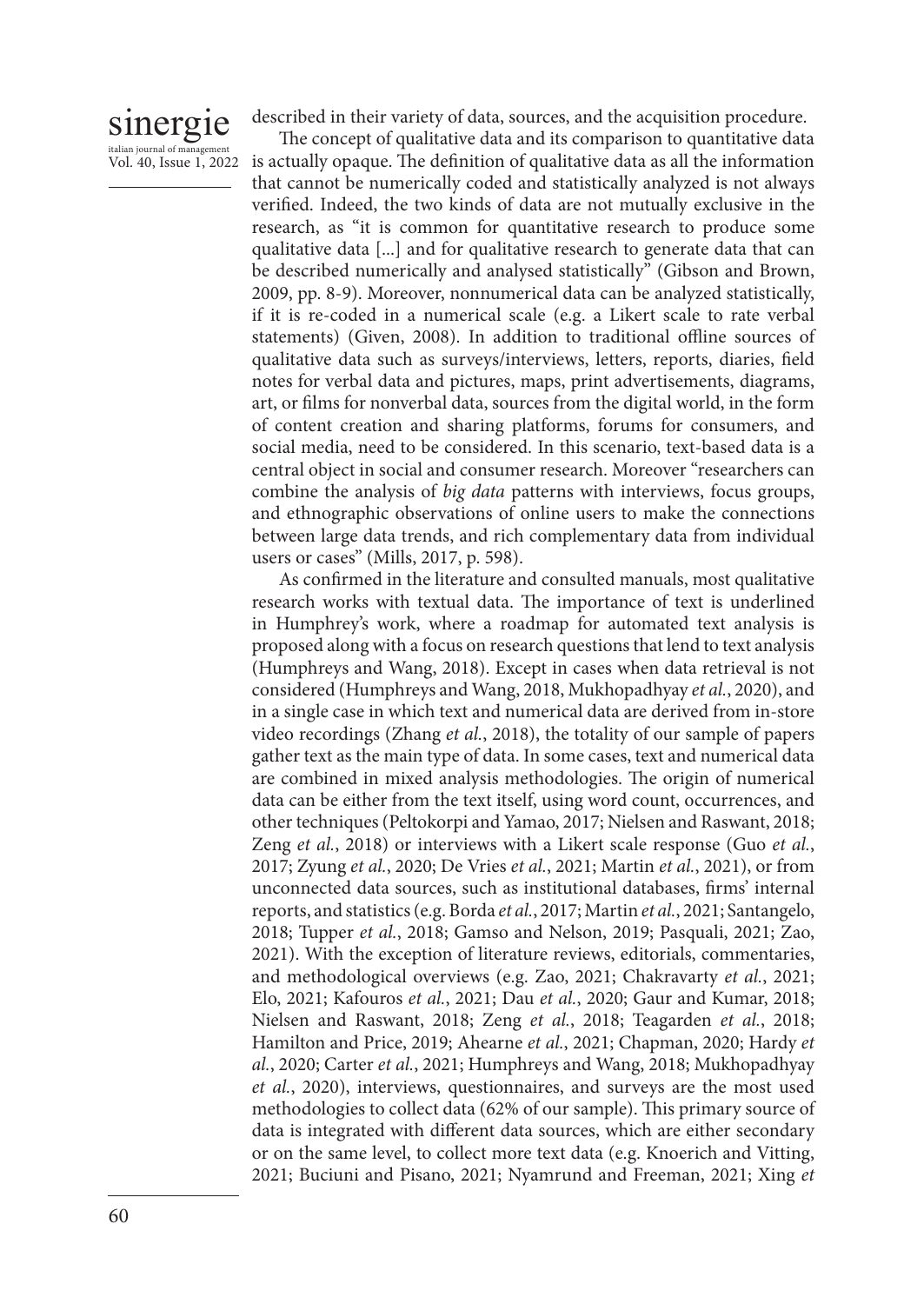*al.*, 2020; Lunnan and McGaughey, 2019; Khan *et al.*, 2018; Yakovleva and Vazquez-Brust, 2018; Mullner and Puck, 2018; Mbalyohere *et al.*, 2017; Peterson *et al.*, 2021; Colm *et al.*, 2020; Molner *et al.*, 2019; Krause and qualitative data research Pullman, 2021; Borghini *et al.*, 2021; Wieser *et al.*, 2021) or numerical data (Martin *et al.*, 2021; Zao, 2021; Santangelo, 2018; Tupper *et al.*, 2018; Borda *et al.*, 2017; Singh *et al.*, 2020; Nam *et al.*, 2017). Other textual data sources include, but are not limited to, institutional, business, or internal databases, archival data, media (tv, radio, books, websites, newspapers), and online (social media, online platforms) sources. A pattern of the data sources that were used in our sample is mapped in Fig. 4.

**Federica Izzo Alessandra Storlazzi** From data to data: an overview towards reproducibility



*Fig. 4: Data sources in qualitative research*

Source: our elaboration

In some longitudinal studies, archival data may cover a very long time span, e.g. in McWilliam *et al.* (2020), the collected data covered a 32-year period of time, 31 years in Coskuner-Balli (2020), 30 years in Yang and Sonmez (2018) and Mimoun (2021), 27 years in Zeng *et al.* (2018), just to cite the most impressive. The data recollection process itself can take more rounds or longer periods to be completed or to fulfill research requirements. This especially happens in experimental studies, e.g. for the experiment in Bellezza and Berger (2020), participants were recruited from 2015 to 2019. As far as experiments are concerned, information is only partially acquired from an existing source, while the primary data emerges during experimental studies (Gupta, 2020; Melumad and Pham, 2020; Van Den Bulte *et al.*, 2018; Consiglio *et al.*, 2018; Teeny *et al.*, 2020). In some studies, and mainly those published in the *Journal of Consumer Research*, some automated instruments and online platforms, such as Amazon MTurk (Melumad and Pham, 2020; Coskuner-Balli, 2020), Qualtrics or Delicious (Nam, 2017; Borghini *et al.*, 2021; Deng, 2021; Woodhouse *et al.*, 2021), and web scraping techniques (Borghini *et al.*, 2021), were used for data recollection. In Bellezza and Berger's phenomenon-based research on the relationships between low and high status (2020), all the previously mentioned instruments were applied to data recollection.

This overview of data collection procedures in the recent literature, far from being exhaustive, serves as an example of how the scientific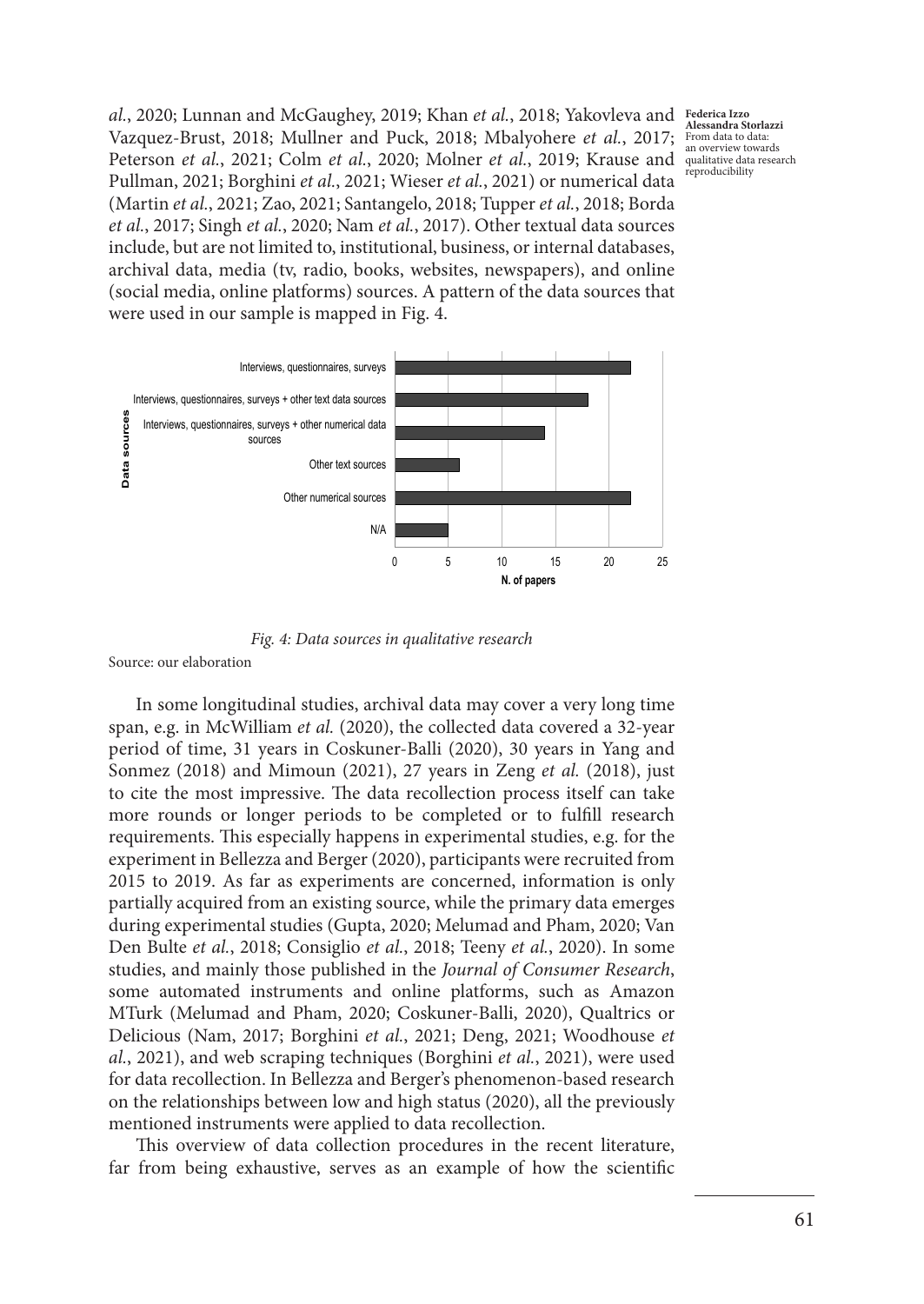

community applies different strategies to face the challenges of data volume and variety. Indeed, this trend proves the willingness of researchers to reinforce qualitative analysis studies with more data and to generate more comprehensive theory through the aggregation of data from different sources. Despite their careful attention and detailed description of data collection methodologies, lengthy and complicated retrieval processes make research reproducibility difficult to obtain. The delineation of shared practices and the use of automated tools could partially reduce such limitations, notwithstanding the highly contextualized nature of qualitative research.

#### *3.2 Research techniques*

Following our ideal data flow, this overview focuses on two techniques in qualitative research, namely the categorization (or coding) phase, with the dictionaries adopted in this process, and the use of CAQDAS for textual analysis. We also provide a brief description of some interesting tools for data analysis that were found in the considered literature.

As pointed out by Grodal *et al.* (2021), the coding phase is essential for qualitative analysis and preliminary to theoretical and empirical studies applying both top-down and bottom-up approaches. Coding data into categories helps researchers make sense of the variety of retrieved information. Such a process informs theory testing and building, thus organizing data into a certain level of parsimony and consensuality (Corley and Gioia, 2011). This can be seen in the most recent literature in marketing and management as, regardless of the logical reasoning applied, almost the entire selected sample (75.8%) claims to use categorization at least as a first-level analysis. Some exceptions where categorization is not applied, or not declared, are represented by literature reviews (Teagarden *et al.*, 2018; Hamilton and Price, 2019; Ahearne *et al.*, 2021; Carter *et al.*, 2021), methodological overviews (Humphreys and Wang, 2018; Hardy *et al.*, 2020; Borghini *et al.*, 2021; Nowell and Albrecht, 2018), one editorial (Mukhopadhyay *et al.*, 2020), and some theory building (De Vries *et al.*, 2021; Liu *et al.*, 2019 and 2018) and experimental studies (Bellezza and Berger, 2020; Van Den Bulte *et al.*, 2018; Buntaine *et al.*, 2021; Woodhouse *et al.*, 2021). As information is grouped in categories, categories are likewise organized into dictionaries. Fig. 5 shows the distribution of the dictionaries that were applied to categorization in our sample and divided into standardized dictionaries, dictionaries used in previous studies,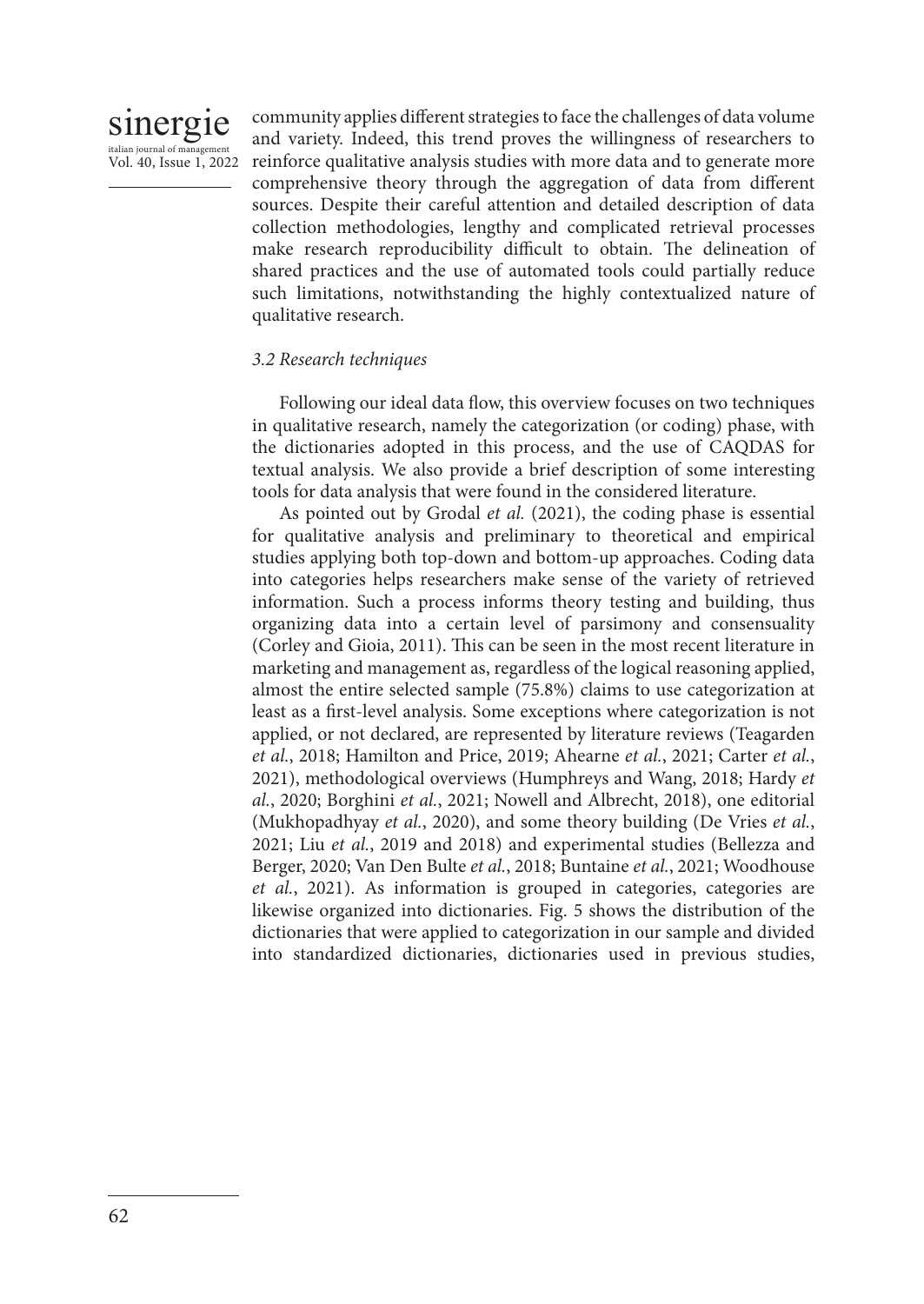

dictionaries that were expressly created for an individual search, and mixed **Federica Izzo Alessandra Storlazzi**

From data to data: an overview towards qualitative data research reproducibility

approaches with multiple levels of categorization.

#### *Fig. 5: Distribution of dictionaries*

Source: our elaboration

Scholars emphasize the importance of carefully building or selecting a reference dictionary. Dictionaries that are created by authors contain categories emerging from data, making them more compliant towards the context, methodology, and purpose of the study, while "generic dictionaries may perform poorly in a given domain" (Chapman, 2020, p. 84). Dictionaries that are retrieved from previous work can contribute to placing a study within a specific branch of research acknowledged by the scientific community. In both cases, to guarantee methodological rigor and scientific validity, the process leading to the choice, merging and removal of categories should be, and usually is, accurately described (Grodal *et al.*, 2021) and validated (Humphreys and Wang, 2018). An alternative or concurrent approach to obtain methodological rigor consists in using a standardized list of categories. Against Chapman's reluctance (Chapman, 2020), standardized dictionaries cover different domains and, in general, it is advisable to use an available, tested, and scientifically approved dictionary when it fits the dataset and the goals of the research. Nevertheless, a standardized dictionary was used only in 9.2% of our sample.

From the substantial list of standardized dictionaries provided in Humphreys and Wang (2018), only the Linguistic Inquiry and Word Count (LIWC) (Pennebaker, 2015) dictionary was used in our sample (Coskuner-Balli, 2020; Singh *et al.*, 2020; Dinnin *et al.*, 2021; Mimoun, 2021). LIWC is a general dictionary that includes approximately 90 categories (divided into summary language variables, general descriptor categories, standard linguistic dimensions, word categories tapping into psychological constructs, personal concern categories, informal language markers, and punctuation categories) and 6,400 English words (it is also available in languages other than English). It can be easily applied in the analysis of massive textual data through a software that is commercially distributed on the LIWC website<sup>3</sup>.

<sup>3</sup> https://liwc.wpengine.com/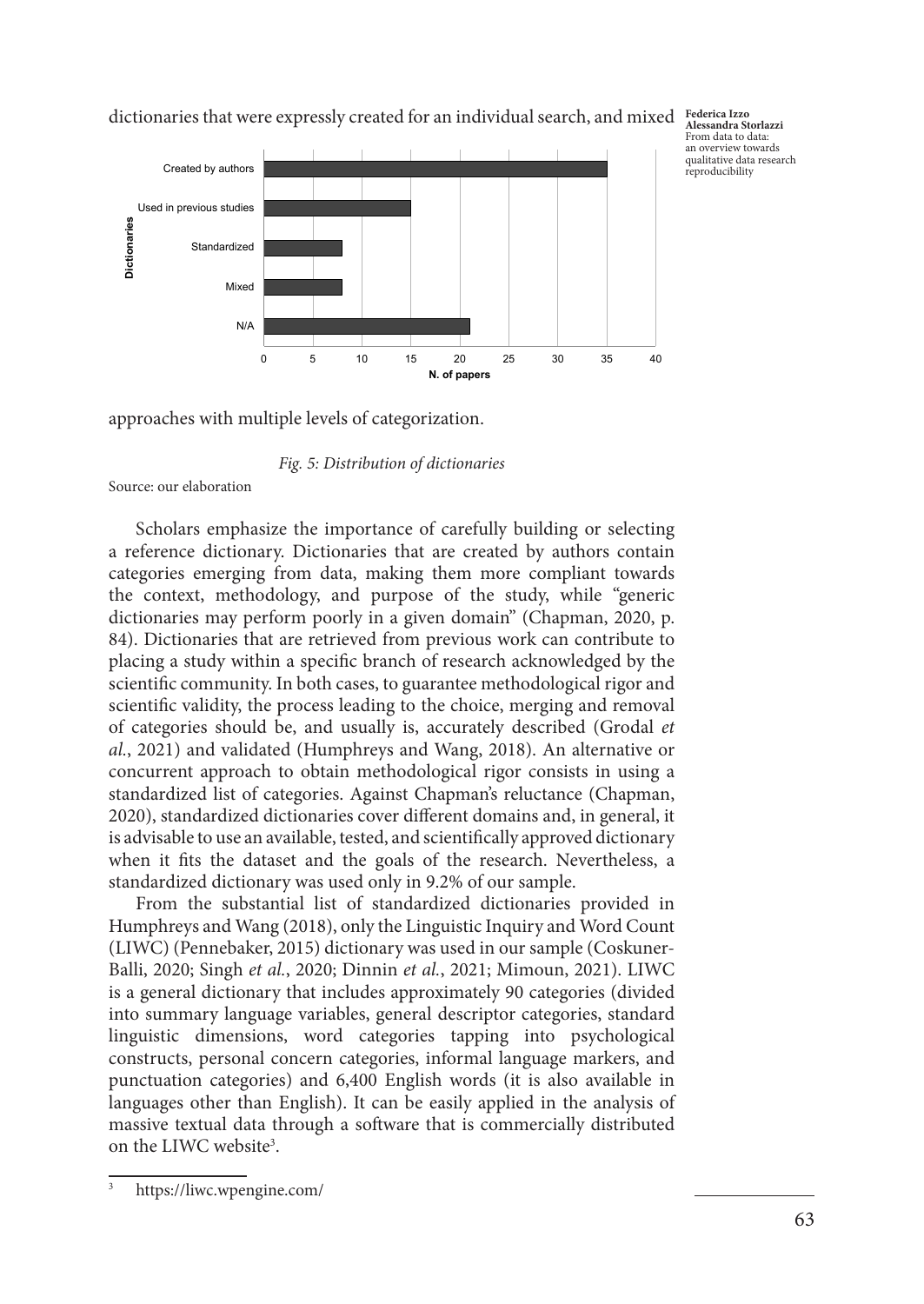

In spite of the difficulties in collecting, managing, analyzing, and interpreting growing amounts of data, the use of automated tools in qualitative research studies is still relatively scarce. Only 22.7% of the analyzed literature leveraged a CAQDAS, even though this kind of automatic tool, in most cases, was specifically developed for human scientists and does not need programming skills. In the section of the New York University Libraries' website that is dedicated to Qualitative Data Analysis, a list of, and comparison between, CAQDAS is provided<sup>4</sup>. Within this 7-item list, NVivo was by far the most used in our sample (used in 12 papers), followed by QDAMiner, Atlas.ti, Dedoose and Leximancer. The usage of automated analysis tools is summarized in Table 2.

| Software                        | Papers                                                                                                                                                                                                                                                                                                                                                                             |  |
|---------------------------------|------------------------------------------------------------------------------------------------------------------------------------------------------------------------------------------------------------------------------------------------------------------------------------------------------------------------------------------------------------------------------------|--|
| <b>NVivo</b>                    | Mbalyohere et al. (2017), Ulibarri and Scott (2017),<br>Gaur and Kumar (2018), Johnson and Matthes (2018),<br>Malshe and Friend (2018), Yakovleva and Vazquez-Brust<br>(2018), Liu et al. (2019), Marques et al. (2020), Nenonen<br>et al. (2020), Barnes (2021), Knoerich and Vitting (2021),<br>Krause and Pullman (2021), Nyamrund and Freeman<br>(2021), Tolstoy et al. (2021) |  |
| <b>ODAMiner</b>                 | Buchanan and Marques (2018), Stolze et al. (2018),<br>Arunachalam et al. (2020)                                                                                                                                                                                                                                                                                                    |  |
| Atlas.ti                        | Lunnan and McGaughey (2019), Outila et al. (2020),<br>Lavee (2021)                                                                                                                                                                                                                                                                                                                 |  |
| Single-used CAQDAS              | Bellezza and Berger (2020), Coskuner-Balli (2020)                                                                                                                                                                                                                                                                                                                                  |  |
| Other text analysis tools or ML | Nam (2017), Peltokorpi and Yamao (2017), Chapman<br>(2020), Melumad and Pham (2020), Singh et al. (2020),<br>Martin et al. (2021)                                                                                                                                                                                                                                                  |  |
| SEM and statistics              | Peltokorpi and Yamao (2017), Singh et al. (2020),<br>Whetsell et al. (2020), Deng (2021), Woodhouse et al.<br>(2021), Martin et al. (2021)                                                                                                                                                                                                                                         |  |

| Tab. 2: Automated analysis tools used |  |  |  |
|---------------------------------------|--|--|--|
|---------------------------------------|--|--|--|

Source: our elaboration

NVivo5 is an acronym for Nud+IstVivo (Non-numerical Unstructured Data\*Indexing, Searching, and Theorizing Vivo) and is a CAQDAS that was first developed at Trobe University in 1981 by Tom and Lyn Richards and then promoted by Qualitative Software Research (QSR) (Coppola, 2011). The latest version of NVivo (released in March 2020) does not have an identification number, but follows NVivo 12 and is downloadable for Windows and Mac. The advantages of working with NVivo include, but are not limited to, data management (working with large datasets and different data types in a more organized way, storing and retrieving data among team members and projects), remote team collaboration, and visualization tools for findings and results (Wiltshier, 2011). Moreover, NVivo provides an open coding platform to define multilevel categories and build connections among categories linked through nodes. Such an analysis structure allows the researcher or research team to maintain a central,

https://guides.nyu.edu/QDA/qual

<sup>5</sup> https://www.qsrinternational.com/nvivo-qualitative-data-analysis-software/ home/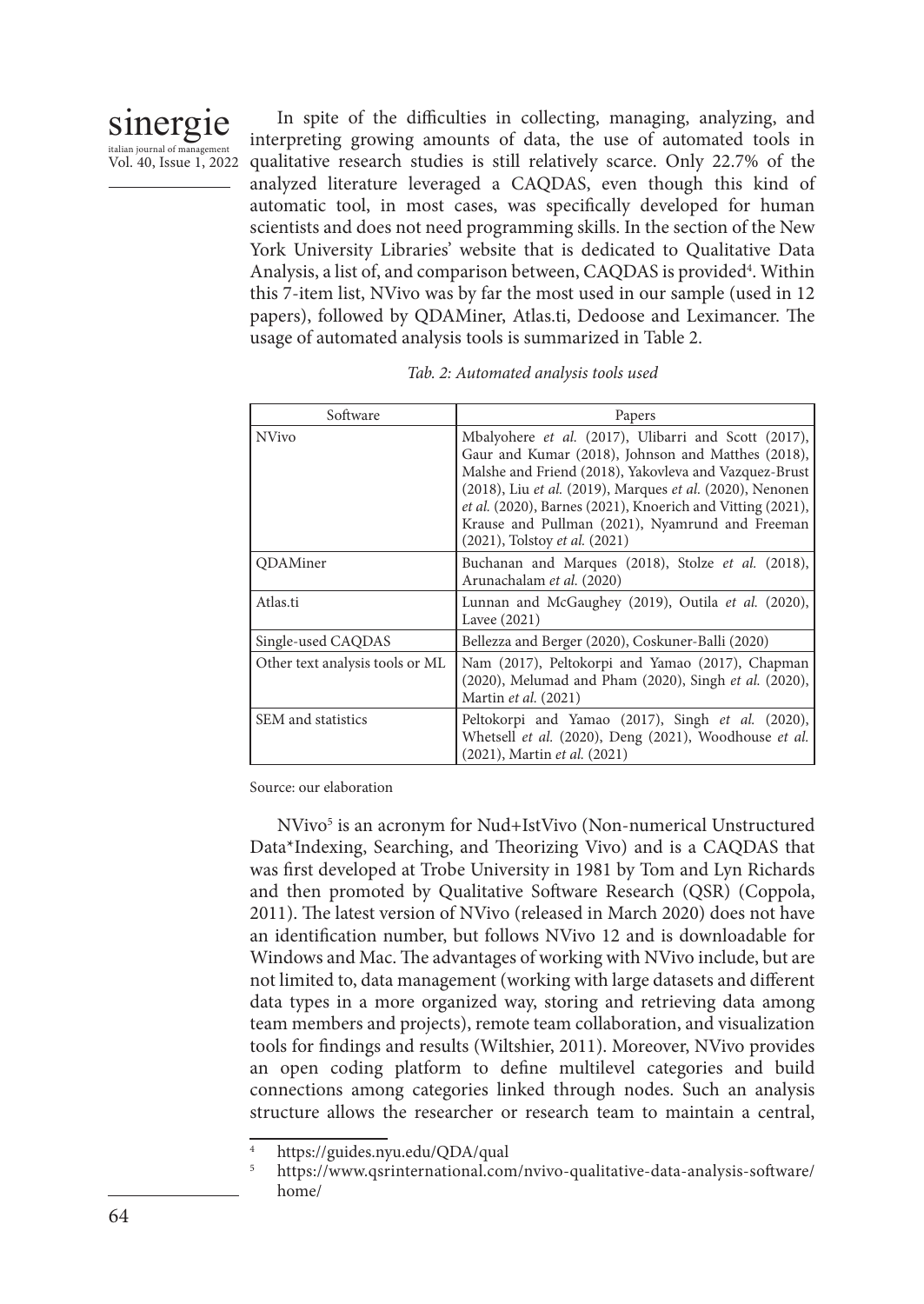decisional position while fully exploiting the power of computation: "As NVivo allows researchers to work with a wide variety of data, and adopt From data to data: an overview towards whatever methodology best suits their research question, it is advocated qualitative data research that it is the researcher who determines the results found, rather than the software used" (Wiltshier, 2011). Being particularly suitable to the open, axial, and selective coding steps, the use of NVivo is often associated with the Grounded Theory methodology, as found in Mbalyohere *et al.* (2017), Johnson and Matthes (2018), Nenonen *et al.* (2020), Krause and Pullman (2021).

Beyond analysis, within a small part of our sample that leveraged a digital instrument to collect data and manage research projects, the before mentioned Mechanical Turk (MTurk)<sup>6</sup> by Amazon is the most commonly used tool (Netemeyer *et al.*, 2019; Dinnin *et al.*, 2021; Humphreys and Wang, 2018; Consiglio *et al.*, 2018; Gerrath and Usrey, 2021; Borghini *et al.*, 2021; Timoshenko *et al.*, 2019). It is a marketplace platform where researchers can hire temporary workers to virtually conduct jobs of different entities, as well as involve sample participants who are willing to answer digital surveys in exchange for a small payment. The advantages of this instrument lay in the possibilities it offers for the management of project tasks and roles, remote work, and data retrieval process in a centered virtual environment.

Over the years, technology has been contributing to effectively empower research potential. Indeed, the ones described, as well as other similar tools, can effectively help to keep track of the research path and data, build unexpected theoretical constructs, boost the reproducibility of a scientific work, and, finally, fix some methodological standards for future research. Automated and online research instruments are slowly spreading in marketing and management studies, but awareness of their existence and potential is increasing, probably encouraged by the challenges of skyrocketing data availability.

#### *3.3 Open data*

The last step of our overview considered the life cycle of data after it has been analyzed in qualitative research. Data is a valuable asset whose informative potential should not end within an individual research project, but rather be shared and reused in an open way. In this perspective, 25 papers (28.4%) from our sample partially or fully share their collected and/ or analyzed data. This percentage, although promising, is still far from being satisfactory. In most of the studies (18 out of 25), data was shared as an appendix to the paper. In the same way, McWilliam *et al.* (2020) share the coding scheme that had been developed in the paper, rather than their own data. Barnes (2021), instead, claims to be willing to share data upon request, as the private nature of some of the information prevents it from being publicly disclosed. A summary of the data sharing options that were adopted is provided in Table 3.

**Federica Izzo Alessandra Storlazzi** reproducibility

<sup>6</sup> https://www.mturk.com/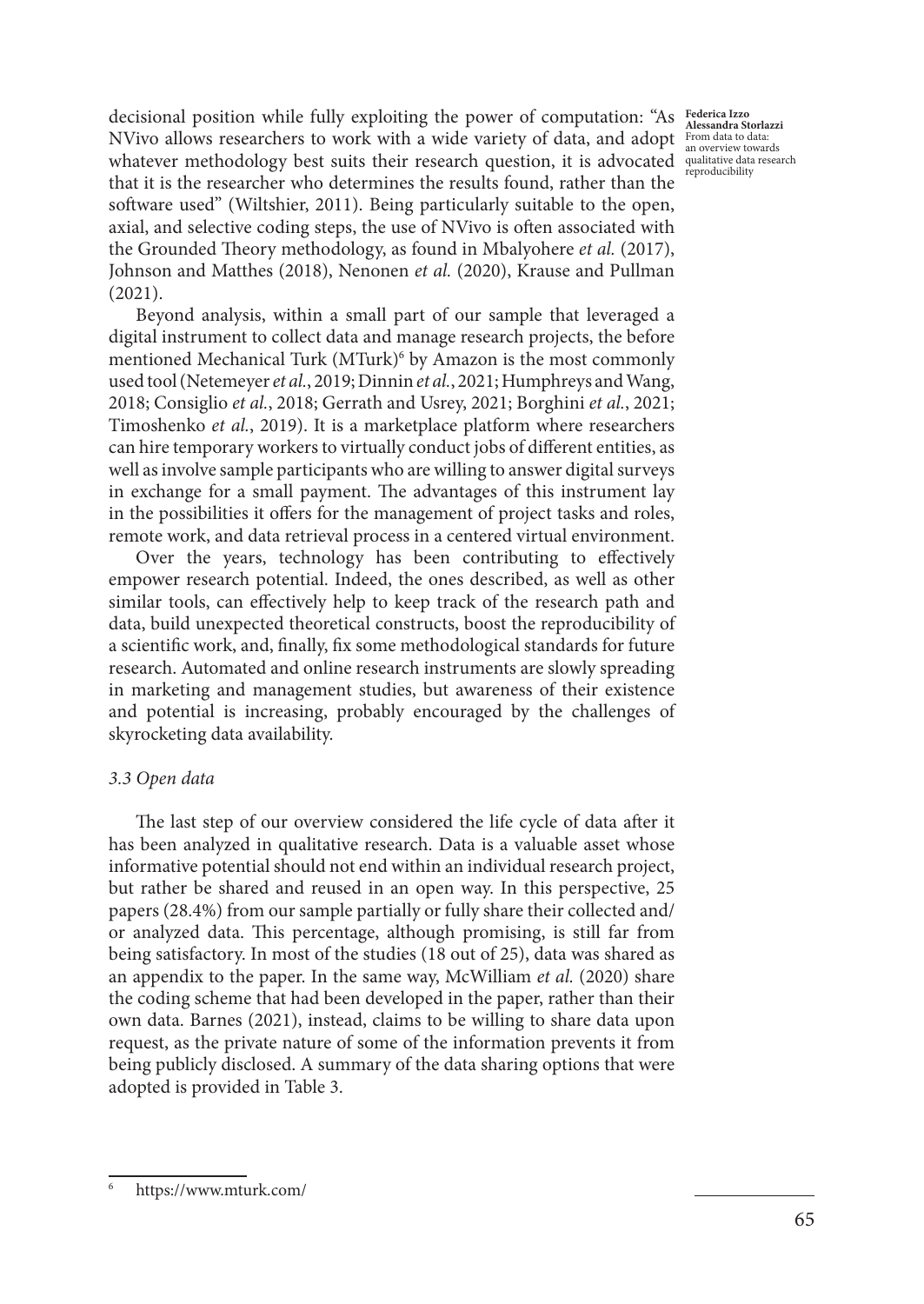# sinergie

*Tab. 3: Data sharing options*

| italian journal of management |  |  |
|-------------------------------|--|--|
| Vol. 40, Issue 1, 2022        |  |  |

| Data availability                          | Papers                                                                                                                                                                                                                                                                                                                                                                                                                                                                   |
|--------------------------------------------|--------------------------------------------------------------------------------------------------------------------------------------------------------------------------------------------------------------------------------------------------------------------------------------------------------------------------------------------------------------------------------------------------------------------------------------------------------------------------|
| Appendix to paper                          | Nam (2017), He et al. (2018), Mullner and Puck (2018), Van Den<br>Bulte et al. (2018), Colm et al. (2019), Fournier and Eckhardt<br>(2019), Gamso and Nelson (2019), Molner et al. (2019),<br>Timoshenko et al. (2019), Marques et al. (2020), McWilliam et<br>al. (2020), Nenonen et al. (2020), Singh et al. (2020), Whetsell<br>et al. (2020), Zyung et al. (2020), Chakravarty et al. (2021), De<br>Vries et al. (2020), Elo et al. (2021), Gerrath and Usrey (2021) |
| platforms<br>Online<br>scientific research | for   Melumad and Pham (2020), Buntaine et al., (2021), Woodhouse<br><i>et al.</i> (2021), Mimoun (2021), Wieser <i>et al.</i> (2021)                                                                                                                                                                                                                                                                                                                                    |
|                                            | Other digital repositories   Bellezza and Berger (2020), Dinnin et al. (2021)                                                                                                                                                                                                                                                                                                                                                                                            |

Source: our elaboration

In this study, we highlight the use of online platforms for the storage and sharing of data deriving from scientific research, as we consider these systems to actively contribute to the common good of knowledge.

The Harvard Dataverse7 (used in Buntaine *et al.*, 2021 and Woodhouse *et al.*, 2021, both published in the *Journal of Public Administration Research and Theory*) is a free repository where researchers who are connected or unrelated to the community of the University of Harvard, can archive and share their own data or explore and customize available datasets uploaded by other scholars. A DOI reference identifies all published data in order to obtain academic credit through citations. To date, it collects over 129,700 datasets for 14 subjects (Social Sciences, Arts and Humanities, Earth and Environmental Sciences, Medicine, Health and Life Sciences, Law, Agricultural Sciences, Computer and Information Science, Physics, Engineering, Astronomy and Astrophysics, Business and Management, Chemistry, Mathematical Sciences, Other). In the Business and Management section, 1,050 datasets have been freely available for download since 2007.

The Open Science Framework<sup>8</sup> (used in Melumad and Pham, 2020 and Mimoun, 2021, both published in the *Journal of Consumer Research*) is a full-service platform for research projects management. It offers the necessary tools to coordinate collaborators and jobs, track work progresses, and upload, store, and share all the paper preprints, datasets, and all files that are linked to a study. Data is stored within a project folder, so a researcher needs to search for an author's paper or project name to freely access and download it. Every file that is uploaded in the project folder is identified with a persistent URL for citing and sharing.

In some fields, access to data is still burdensome, time-consuming, and costly for the scholarly community. Thanks to the availability of information, the constant need to engage with the reality of firms and customers, and the increase in methodological and technical awareness, it is our opinion that marketing and management research is developing into what Sawyer would refer to as a *data-rich field* (2008). Without losing ourselves in the depths of *big data*, we can certify that if all the studies we

<sup>7</sup> https://dataverse.harvard.edu/

https://osf.io/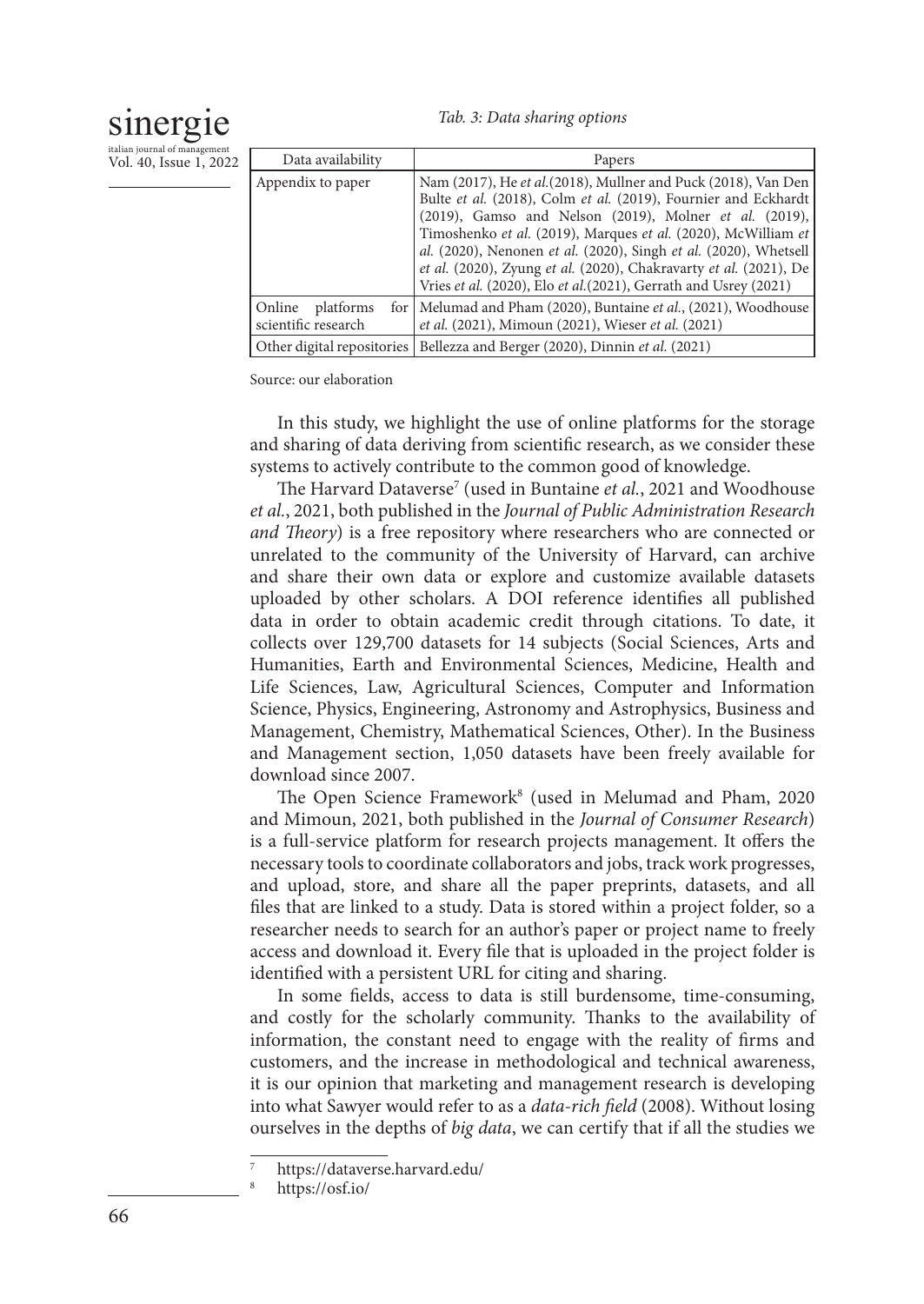reproducibility

encountered in our review had shared their relatively small, acquired and/ **Federica Izzo**  or resulting datasets in the same place, we would have had a remarkable **From data to data:** Alessandra Storlazzi<br>
Alessandra Storlazzi dataset that would have been available at no further cost, in accordance qualitative data research with the philosophy of the Open Data Movement (Kitchin, 2014). Indeed, open access to research data could become a requirement in some research realities in the future, just as it is now in the field of public administration.

Reusable data does not come at no cost: policies on data ethics, format definition, and the validation of datasets are needed in order to assure that their use outside the original research context remains meaningful and free of bias (Mills, 2017). Although more data does not necessarily entail better data, retrieving, aggregating, and customizing used datasets can generate new, unexpected value.

To the best of our knowledge, there is no institution in the Italian marketing and management research community that provides storage power and guarantees fairness in data management and sharing. While waiting for an agreement in relation to open data within the scientific community, our contribution to this specific matter can be found in the see Paper supplementary materials, where all the data that was collected for our study is organized and reported.

#### **4. Conclusions and further research**

In the present study, we followed a data-driven perspective to provide an overview of data types and sources, analysis techniques, and data sharing in qualitative research. Against the general perception of a lack of rigor, the observations on the recent literature prove that there has been a great evolution in qualitative research in terms of data collection methodologies and scientific approach.

Findings show that almost all of the analyzed papers dealt with textual data. The accurate description of data collection methodologies that was found in most papers demonstrates an attempt towards scientific rigor and, in some cases, motivates the need for fixed procedures. As previously discussed and illustrated in Fig. 5, some shared procedures, such as the use of standardized and previously validated dictionaries and the application of software for data analysis, have already been applied in text analysis. Nevertheless, research reproducibility still seems to be a distant goal, due to the highly contextualized character of qualitative research.

We raised some challenging questions concerning the possibility of a synthetic and parsimonious approach to qualitative research where volume, variety, velocity, and value of data can be channeled to build original and compelling theories. The use of automated and online tools can encourage reproducibility. For this reason, we offered scholars helpful advice by introducing some useful instruments for qualitative research. A wider use of automated and online tools in data collection, analysis, and sharing can empower research potential and boost the consolidation of sharable and replicable practices.

This does not imply renouncing the human factor, which is an added value to qualitative research, but rather finding a balance between the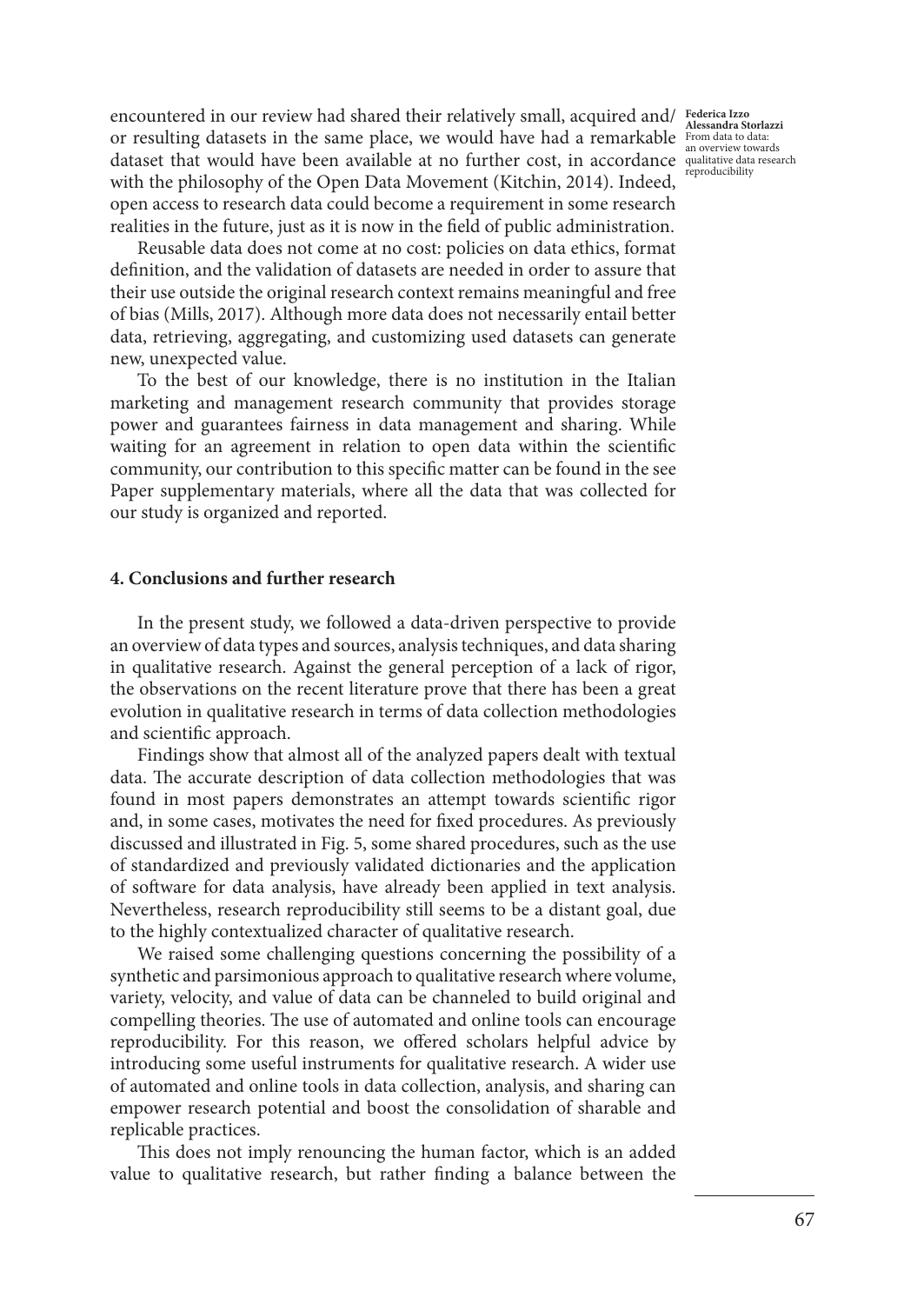#### sinergie italian journal of mana Vol. 40, Issue 1, 2022

automatism of online tools and the creative role of the researcher. The suggested strategies are sourced from publications in high-ranked international journals in business, management, and accounting, and this is useful knowledge for researchers who want to approach qualitative analysis. Finally, we detected the urge to plan a data life cycle through the promotion of instruments and practices for sharing and reusing data at a national scientific community level. This matter definitely becomes significant in the current research context, which ispromoted and supported, for example, by scientific associations such as the Italian Society of Management (SIMA).

A major limitation of the present work is that papers from some top journals were not reviewed. More time and a larger research team would allow us to include other journals in the fields of business, management, and accounting, both by selecting different parameters (e.g. the H index) on Scimago, or by referring to other databases (Jstor, Web of Science). A different selection of business, management, and accounting journals, based on their topics of interests and sectors (e.g. retailing, services), would also provide some interesting insight on the use of a qualitative approach.

Moreover, certain main topics in qualitative research were deliberately overlooked, as we hope to analyze them in the future. Indeed, studies on this subject could involve an exploration of research questions, analysis methodologies, and procedures, perhaps by extending our list of journals. Further research could also focus on journals that explicitly ask for contributions on qualitative research in their aims and scope, as in the case of the *Journal of World Business* that, as reported in the methodology section, published the most papers on qualitative research over the last 5 years. Furthermore, by extending the list of sourced journals, qualitative studies could be selected and aggregated according to the authors' affiliation and nationality in order to map qualitative research also from a geographical perspective.

More complete documentation can contribute to accurately outlining qualitative studies and opening a discussion on data, its characteristics, and its use in marketing and management research. In fact, "Data has long been the fuel that has powered academic marketing research" (Grewal *et al.*, 2021, p. 1028). Previously, quantitative analysis was the preferred method in marketing and management studies, and numerical data was collected and analyzed to prove *a priori* theoretical constructs. The paradigm is currently shifting from theory to data: the analysis of data can deepen the meaning and usefulness of available information that is either gathered as individual data or aggregated, as in the case of *big data*. Volume, variety, velocity, and value, along with the properties conveyed by the modality of data (Grewal *et al.*, 2021) seem to stem from a parsimonious and rigorous approach and to easily open up to creativity, which is the moving power of certain qualitative research methodologies like abduction (Saetre and Van De Ven, 2021).

In light of the above discussion, our opinion is that qualitative research is currently experiencing a dichotomy: on the one hand, the multipurpose nature of qualitative studies and the very nature and modality of data encourage the creative process of researchers' work. On the other hand,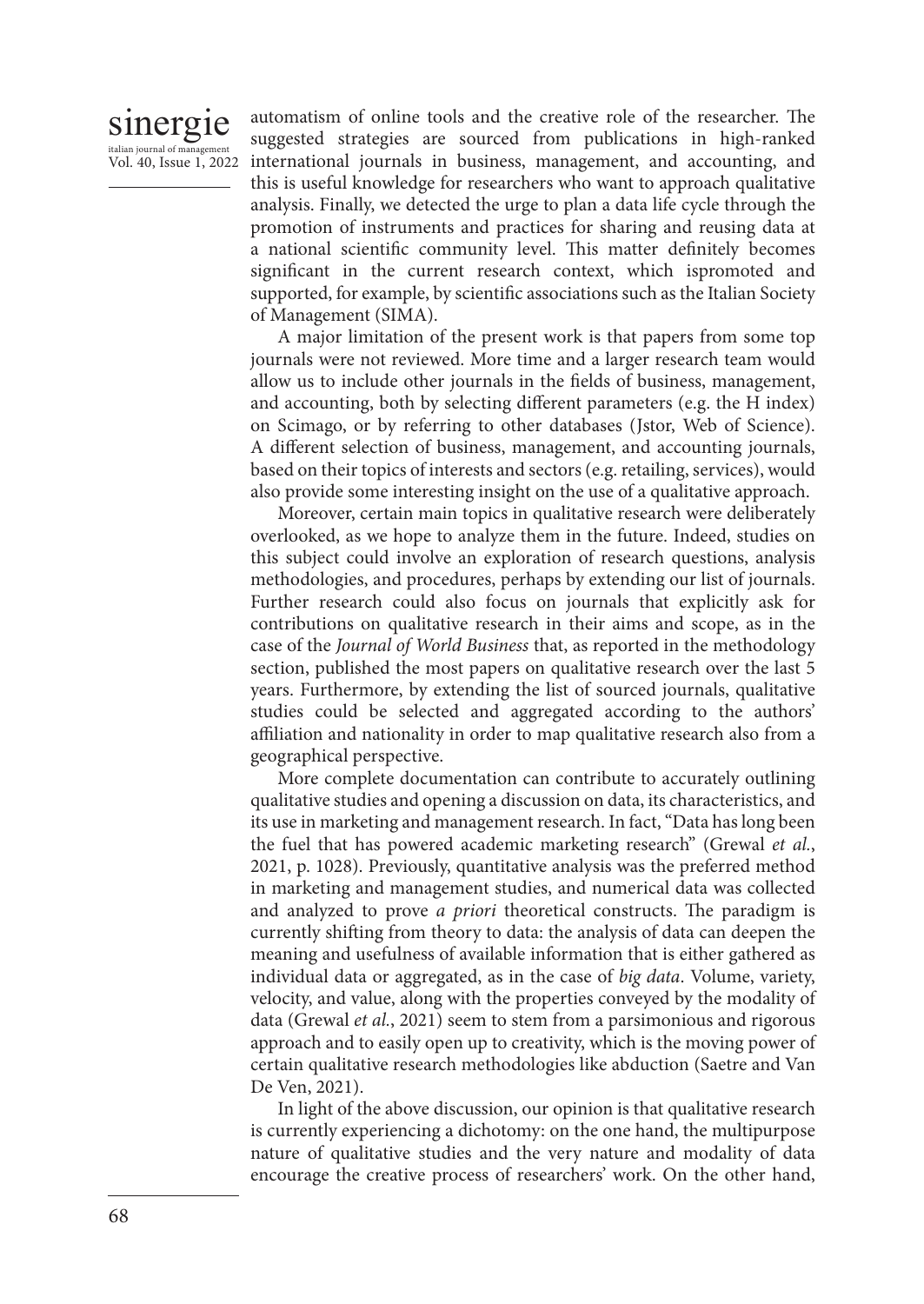the methodologies and techniques described in this study demonstrate the **Federica Izzo**  need to promote a scientific approach towards qualitative research through  $\frac{From data to data}{\text{an overview towards}}$ rigor, parsimony, and reproducibility. This leaves scholars with an open qualitative data research question on which of these two trends will prevail in future research.

**Alessandra Storlazzi** reproducibility

#### **References**

- AHEARNE M., ATEFI Y., LAM S.K., POURNASOUDI M. (2021), "The future of buyer-seller interactions: a conceptual framework and research agenda", *Journal of the Academy of Marketing Science*, vol. 50, n. 1, pp. 1-24.
- ARUNACHALAM S., BAHADIR S.C., BHARADWAJ S.G., GUESALAGA R. (2020), "New product introductions for low-income consumers in emerging markets", *Journal of the Academy of Marketing Science*, vol. 48, n. 5, pp. 914-940.
- BARNARD H., MAMABOLO A. (2021), "On religion as an institution in international business: Executives' lived experience in four African countries", *Journal of World Business*, Available online.
- BARNES C.Y. (2021), "It Takes a While to Get Used to: The Cost of Redeeming Public Benefits", *Journal of Public Administration Research and Theory*, vol. 31, n. 2, pp. 295-310.
- BELLEZZA S., BERGER J. (2020), "Trickle-round signals: When low status is mixed with high", *Journal of Consumer Research*, vol. 47, n. 1, pp. 100-127.
- BORDA A., NEWBURRY W., TEEGEN H., MONTERO A., NAJERA-SANCHEZ J.J., FORCADELL F., LAMA N., QUISPE Z. (2017) "Looking for a service opening: Building reputation by leveraging international activities and host country context", *Journal of World Business*, vol. 52, n. 4, pp. 503-517.
- BORGHINI S., SHERRY J.F., JOY A. (2021), "Attachment to and Detachment from Favorite Stores: An Affordance Theory Perspective", *Journal of Consumer Research*, vol. 47, n. 6, pp. 890-913.
- BRESCIANI S., CIAMPI F., MELI F., FERRARISAC A. (2021), "Using *big data* for coinnovation processes: Mapping the field of data-driven innovation, proposing theoretical developments and providing a research agenda", *International Journal of Information Management*, vol. 60, n. 102347, pp. 1-15.
- BRITO R.P., MIGUEL P.L.S. (2017), "Power, governance, and value in collaboration: Differences between buyer and supplier perspectives", *Journal of Supply Chain Management*, vol. 53, n. 2, pp. 61-87.
- BUCHANAN S., MARQUES J.C. (2018), "How home country industry associations influence MNE international CSR practices: Evidence from the Canadian mining industry", *Journal of World Business*, vol. 53, n. 1, pp. 63-74.
- BUCIUNI G., PISANO G. (2021) "Variety of innovation in global value chains", *Journal of World Business*, vol. 56, n. 2, pp. 1-13.
- BUNTAINE M.T., HUNNICUTT P., KOMAKECH P. (2021), "The Challenges of Using Citizen Reporting to Improve Public Services: A Field Experiment on Solid Waste Services in Uganda", *Journal of Public Administration Research and Theory*, vol. 31, n. 1, pp. 108-127.
- CARTER C., KETCHEN D., KAUFMANN L. (2021), "Configurational approaches To Theory development In Supply Chain Management: Leveraging Underexplored Opportunities", *Journal of Supply Chain Management*, pp. 1-18, https://doi.org/10.1111/jscm.1227518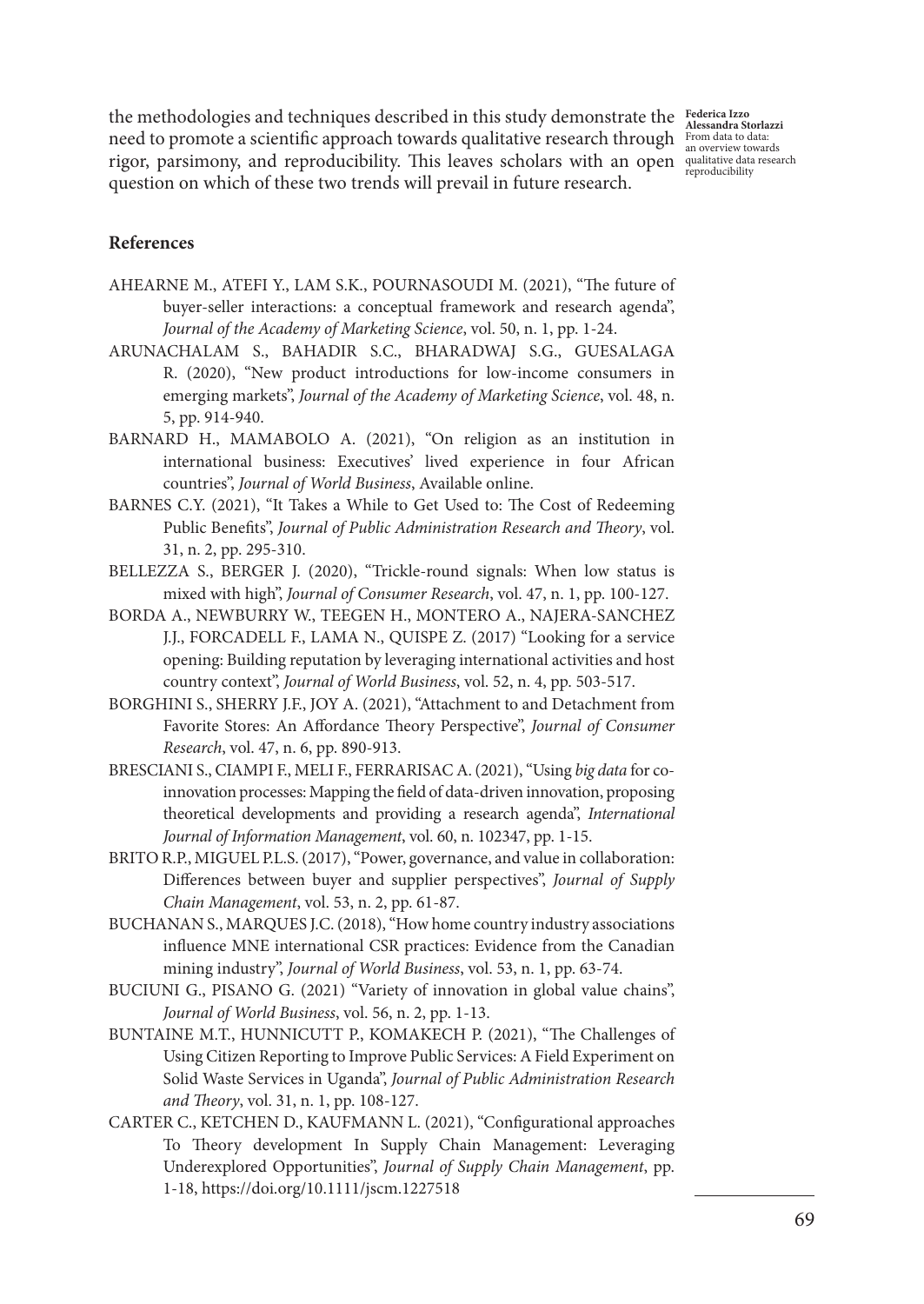sinergie italian journal of management

Vol. 40, Issue 1, 2022

CHAKRAVARTY D., GOERZEN A., MUSTEEN M., AHSAN M. (2021), "Global cities: A multi-disciplinary review and research agenda", *Journal of World Business*, vol. 56, n. 3, pp. 1-16.

- CHAPMAN C. (2020), "Commentary: Mind Your Text in Marketing Practice", *Journal of Marketing*, vol. 84, n. 1, pp. 26-31.
- CHEN M., MAO S., LIU Y. (2014), "*Big data*: A survey", *Mobile networks and applications*, vol. 19, n. 2, pp. 171-209.
- COLM L., ORDANINI A., BORNEMANN T. (2020), "Dynamic Governance Matching in Solution Development", *Journal of Marketing*, vol. 84, n. 1, pp. 105-124.
- CONATY F. (2021), "Abduction as a methodological approach to case study research in management accounting-an illustrative case", *Accounting, Finance, and Governance Review*, vol. 27, n.1, pp. 21-35.
- CONSIGLIO I., KUPOR D.M., GINO F., NORTON M.I. (2018), "Brand (in) fidelity: When flirting with the competition strengthens brand relationships", *Journal of Consumer Psychology*, vol. 28, n. 1, pp. 5-22.
- COPPOLA L. (2011), *NVivo: un programma per l'analisi qualitativa*, Franco Angeli, Milano.
- CORBETTA P. (2014), *Metodologia e tecniche della ricerca sociale*, Il Mulino, Bologna.
- CORBIN J.M., STRAUSS A. (1990), "Grounded theory research: Procedures, canons, and evaluative criteria", *Qualitative Sociology*, vol. 13, , n. 1, pp. 3-21.
- CORLEY K.G., GIOIA D.A. (2011), "Building theory about theory building: what constitutes a theoretical contribution?", *Academy of Management Review*, vol. 36, n. 1, pp. 12-32.
- COSKUNER-BALLI G. (2020), "Citizen-consumers wanted: Revitalizing the American dream in the face of economic recessions, 1981-2012", *Journal of Consumer Research*, vol. 47, n. 3, pp. 327-349.
- DAU L.A., MOORE E.M., KOSTOVA T. (2020) "The impact of market based institutional reforms on firm strategy and performance: Review and extension", *Journal of World Business*, vol. 55, n. 4, pp. 1-15.
- DE BEULE F., KLEIN M., VERWAAL E. (2020) "Institutional quality and inclusive strategies at the base of the pyramid", *Journal of World Business*, vol. 55, n. 5, 101066, pp. 1-14.
- DENG Q.C., MESSINGER P.R. (2021), "Dimensions of brand-extension fit", *International Journal of Research in Marketing,* In Press: https://doi. org/10.1016/j.ijresmar.2021.09.013
- DESTLER K.N. (2017), "A matter of trust: Street level bureaucrats, organizational climate and performance management reform", *Journal of Public Administration Research and Theory*, vol. 27, n. 3, pp. 517-534.
- DE VRIES T.A., VAN DER VEGT G.S., SCHOLTEN K., VAN DONK D.P. (2021), "Heeding supply chain disruption warnings: When and how do cross‐functional teams ensure firm robustness?", *Journal of Supply Chain Management*, In Press: https://doi.org/10.1016/j.ijresmar.2021.09.013
- DINNIN HUFF A., HUMPHREYS A., WILNER S.J.S. (2021), "The Politicization of Objects: Meaning and Materiality in the US Cannabis Market", *Journal of Consumer Research*, vol. 48, n. 1, pp. 22-50.
- DŹWIGOŁ H. (2019), "Research methods and techniques in new management trends: research results", *Virtual Economics*, vol. 2, n. 1, pp. 31-48.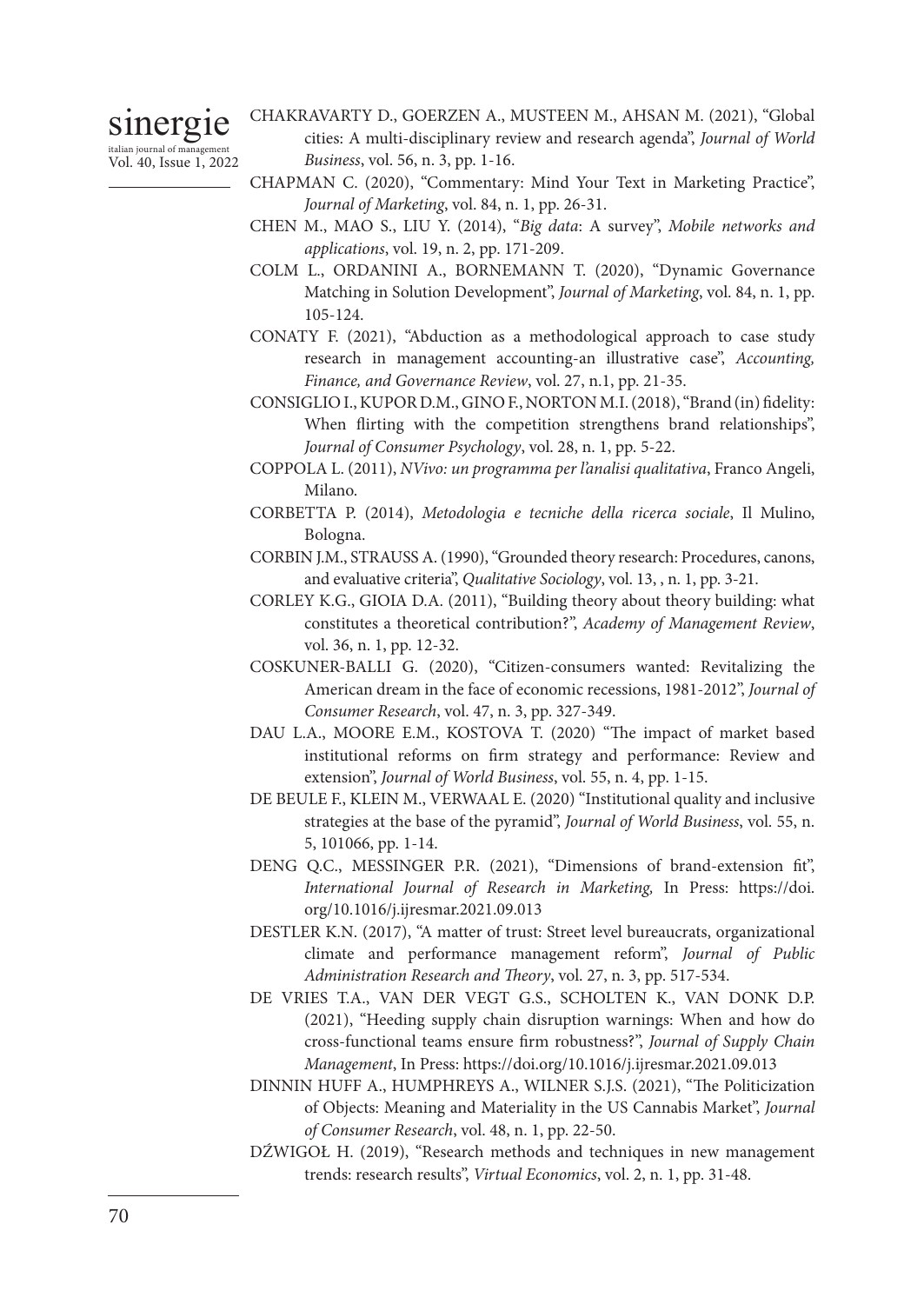DZWIGOL H. (2020), "Innovation in marketing research: quantitative and qualitative **Federica Izzo**  analysis", *Marketing and Management of Innovations*, vol. 1, pp. 128-135.

**Alessandra Storlazzi** From data to data:

- EISENHARDT K.M., GRAEBNER M.E. (2007), "Theory building from cases: qualitative data research reproducibility Opportunities and challenges", *Academy of Management Journal*, vol. 50, n. 1, pp. 25-32.
- EISENHARDT K.M., GRAEBNER M.E., SONENSHEIN S. (2016), "Grand challenges and inductive methods: Rigor without rigor mortis", *Academy of Management Journal*, vol. 59, n. 4, pp. 1113-1123.
- ELO M., TÄUBE F.A., SERVAIS P. (2021), "Who is doing "transnational diaspora entrepreneurship"? Understanding formal identity and status", *Journal of World Business*, vol. 57, n.1, 101240, pp. 1-21.
- FLORIDI L. (2017), *La quarta rivoluzione: come l'infosfera sta trasformando il mondo*, Cortina Raffaello, Milano.
- FOURNIER S., ECKHARDT G.M. (2019), "Putting the person back in personbrands: understanding and managing the two-bodied brand", *Journal of Marketing Research*, vol. 56, n. 4, pp. 602-619.
- GAMSO J., NELSON R.C. (2019), "Does partnering with the World Bank shield investors from political risks in less developed countries?", *Journal of World Business*, vol. 54, n. 5., 100997, pp. 1-11.
- GAUR A., KUMAR M. (2018), "A systematic approach to conducting review studies: An assessment of content analysis in 25 years of IB research", *Journal of World Business*, vol. 53, n. 2, pp. 280-289.
- GERRATH M.H.E.E., USREY B. (2021) "The impact of influencer motives and commonness perceptions on follower reactions toward incentivized reviews", *International Journal of Research in Marketing*, vol. 38, n. 3, pp. 531-548.
- GIBSON W., BROWN A. (2009), *Working with qualitative data*, Sage publications, New York.
- GIVEN L.M. (ed.) (2008), *The Sage encyclopedia of qualitative research methods*, Sage publications, New York.
- GLASER B.G., STRAUSS A. (1967), *The discovery grounded theory: strategies for qualitative inquiry*, Aldin, Chicago.
- GREWAL R., GUPTA S., HAMILTON R. (2021), "Marketing Insights from Multimedia Data: Text, Image, Audio, and Video", *Journal of Marketing Research*, vol. 58, n. 6, pp. 1025-1033.
- GRODAL S., ANTEBY M., HOLM A.L. (2021), "Achieving rigor in qualitative analysis: The role of active categorization in theory building", *Academy of Management Review*, vol. 46, n. 3, pp. 591-612.
- GUERRERO-BOTE V.P., MOYA-ANEGÓN F. (2012), "A further step forward in measuring journals' scientific prestige: The SJR2 indicator", *Journal of Informetrics*, vol. 6, n. 4, pp. 674-688.
- GUO L., GRUEN T.W., TANG C. (2017), "Seeing relationships through the lens of psychological contracts: the structure of consumer service relationships", *Journal of the Academy of Marketing Science*, vol. 45, n. 3, pp. 357-376.
- GUPTA S. (2020), "Understanding the feasibility and value of grassroots innovation", *Journal of the Academy of Marketing Science*, vol. 48, n. 5, pp. 941-965.
- HAMILTON R., PRICE L.L. (2019), "Consumer journeys: Developing consumerbased strategy", *Journal of the Academy of Marketing Science,* vol. 47, pp. 187-191.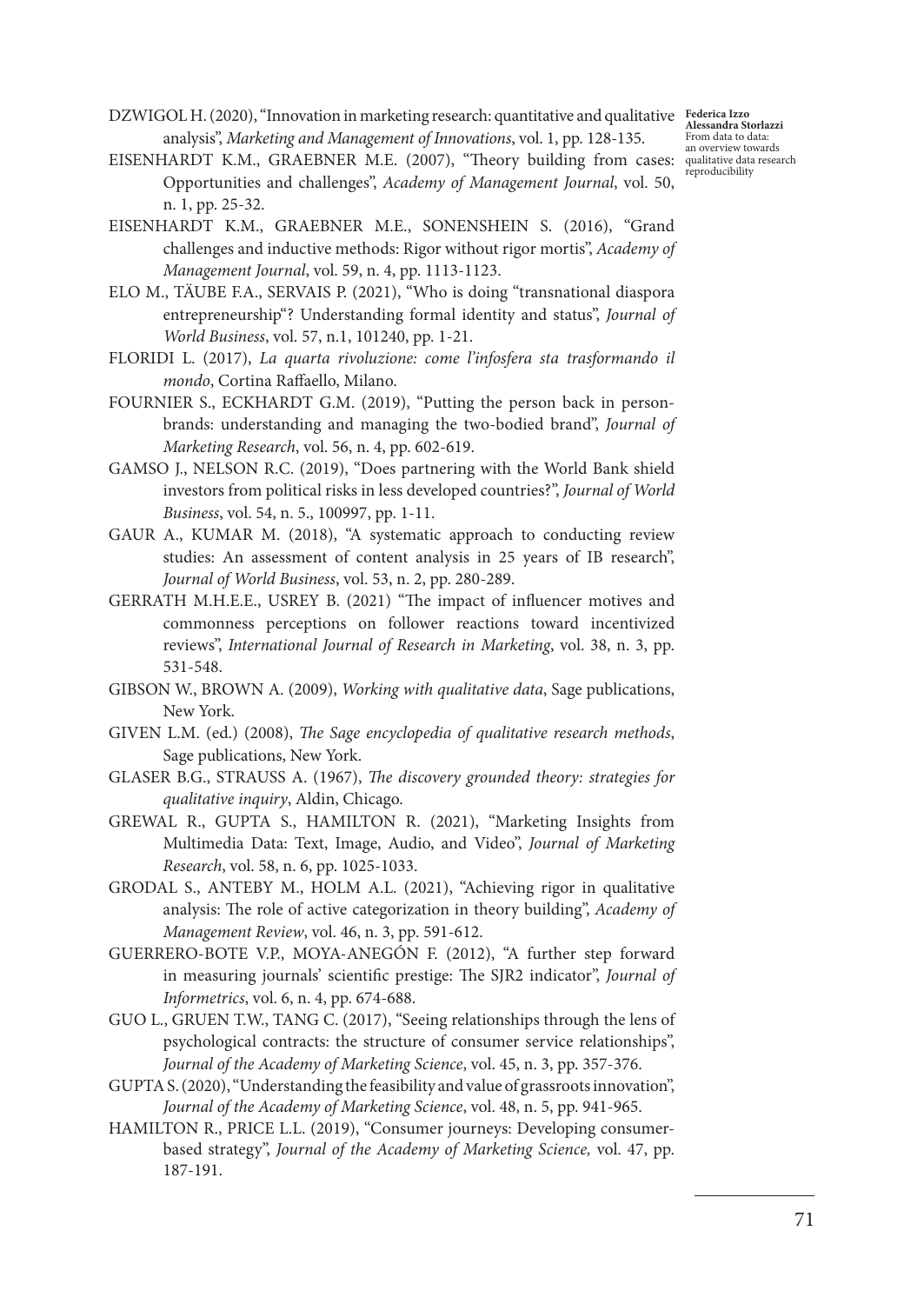sinergie italian journal of management Vol. 40, Issue 1, 2022 HARDY C., BHAKOO V., MAGUIRE S. (2020), "A new methodology for supply chain management: Discourse analysis and its potential for theoretical advancement", *Journal of Supply Chain Management*, vol. 56, n. 2, pp. 19-35.

- HE S., KHAN Z., SHENKAR O. (2018), "Subsidiary capability upgrading under emerging market acquirers", *Journal of World Business*, vol. 53, n. 2, pp. 248-262.
- HOMBURG C., JOZIĆ D., KUEHNL C. (2017), "Customer experience management: toward implementing an evolving marketing concept", *Journal of the Academy of Marketing Science*, vol. 45, n. 3, pp. 377-401.
- HUMPHREYS A., WANG R.J.H. (2018), "Automated text analysis for consumer research", *Journal of Consumer Research*, vol. 44, n. 6, pp. 1274-1306.
- JOHNSON J.S., MATTHES J.M. (2018), "Sales-to-Marketing job transitions", *Journal of Marketing*, vol. 82, n. 4, pp. 32-48.
- KAFOUROS M., CAVUSGIL S.T., DEVINNEY T.M., GANOTAKIS P., FAINSHMIDT S. (2021) "Cycles of de-internationalization and reinternationalization: Towards an integrative framework", *Journal of World Business*, Available online.
- KELLER K., SCHLERETH C., HINZ O. (2021), "Sample-based longitudinal discrete choice experiments: preferences for electric vehicles over time", *Journal of the Academy of Marketing Science*, vol. 49, n. 3, pp. 482-500.
- KHAN Z., RAO-NICHOLSON R., TARBA S.Y. (2018), "Global networks as a mode of balance for exploratory innovations in a late liberalizing economy", *Journal of World Business*, vol. 53, n. 3, pp. 392-402.
- KITCHIN R. (2014), *The data revolution: Big data, open data, data infrastructures and their consequences*, Sage publications, New York.
- KNOERICH J., VITTING S. (2021), "The distinct contribution of investment promotion agencies' branch offices in bringing Chinese multinationals to Europe", *Journal of World Business*, vol. 56, n. 3, pp. 101187.
- KRAUSE D., PULLMAN M. (2021) "Fighting to survive: how supply chain managers navigate the emerging legal cannabis industry", *Journal of Supply Chain Management*, vol. 57, n. 3, pp. 50-71.
- KUCKARTZ U. (2019), "Qualitative text analysis: A systematic approach", In: *Compendium for early career researchers in mathematics education*, Springer, Cham, pp. 181-197.
- LAVEE E. (2021), "Who is in charge? The provision of informal personal resources at the street level", *Journal of Public Administration Research and Theory*, vol. 31, n. 1, pp. 4-20
- LIU P.J., LAMBERTON C., BETTMAN J.R., FITZSIMONS G.J. (2019), "Delicate snowflakes and broken bonds: A conceptualization of consumption-based offense", *Journal of Consumer Research*, vol. 45, n. 6, pp. 1164-1193.
- LIU X., DERDENGER T., SUN B. (2018), "An empirical analysis of consumer purchase behavior of base products and add-ons given compatibility constraints", *Marketing Science*, vol. 37, n. 4, pp. 569-591.
- LUNNAN R., MCGAUGHEY S.L. (2019), "Orchestrating international production networks when formal authority shifts", *Journal of World Business*, vol. 54, n. 5.
- MÄKELÄ K., DARNR-RASMUSSEN W., EHRNROOTH M., KOVESHNIKOV A. (2019), "Potential and recognized boundary spanners in multinational corporations", *Journal of World Business*, vol. 54, n. 4, pp. 335-349.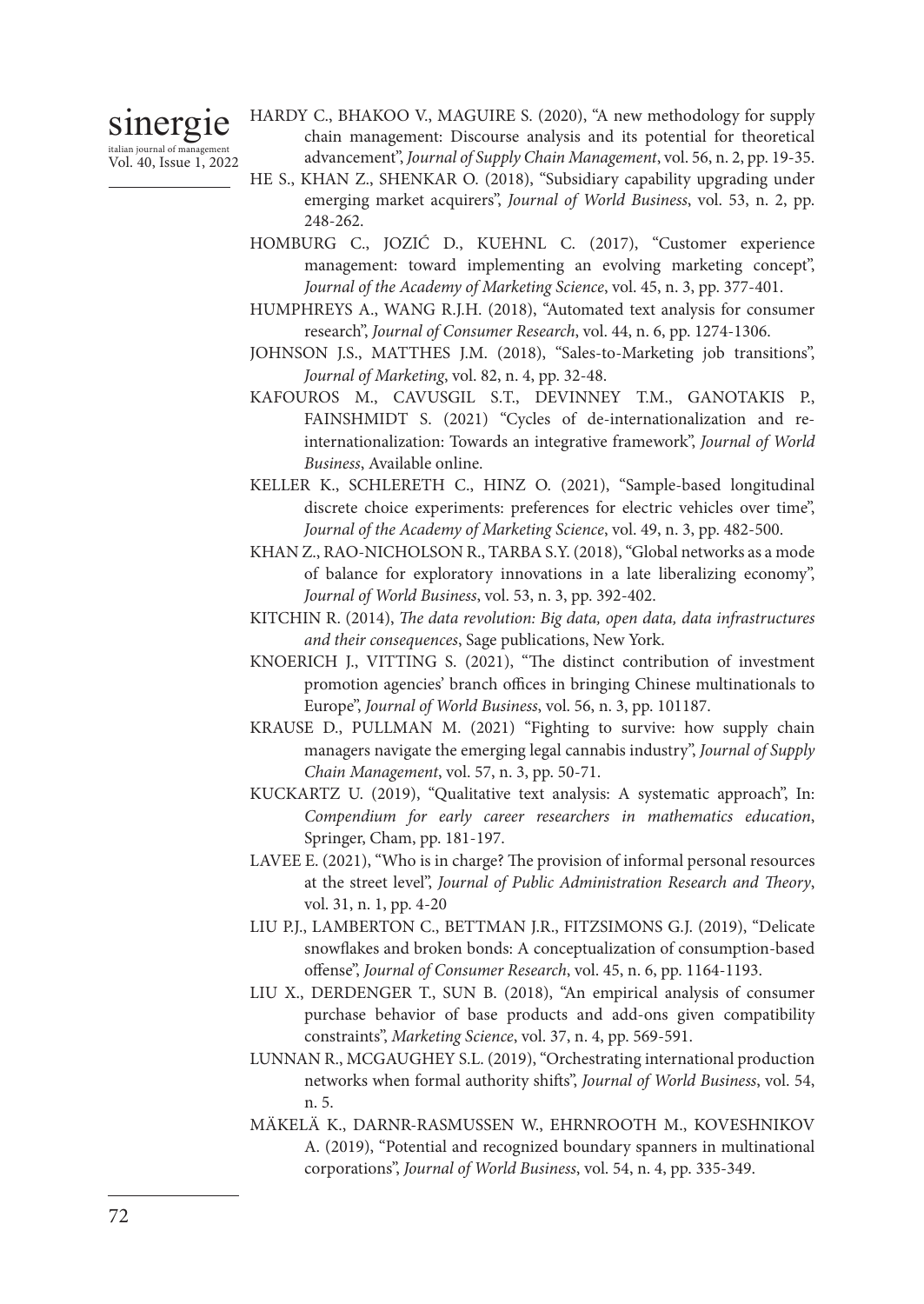**Alessandra Storlazzi** From data to data: an overview towards qualitative data research reproducibility

- MALSHE A., FRIEND S.B. (2018), "Initiating value co-creation: Dealing with non-**Federica Izzo**<br>MALSHE A., FRIEND S.B. (2018), "Initiating value co-creation: Dealing with non-Belessandra St receptive customers", *Journal of the Academy of Marketing Science*, vol. 46, n. 5, pp. 895-920.
- MARQUES L., YAN T., MATTHEWS L. (2020), "Knowledge diffusion in a global supply network: A network of practice view", *Journal of Supply Chain Management*, vol. 56, n. 1, pp. 33-53.
- MARTÍN M.O., CHETTY S., BAI W. (2021), "Foreign market entry knowledge and international performance: The mediating role of international market selection and network capability", *Journal of World Business,* Available online.
- MBALYOHERE C., LAWTON T., BOOJIHAWON R., VINEY H. (2017), "Corporate political activity and location-based advantage: MNE responses to institutional transformation in Uganda's electricity industry", *Journal of World Business*, vol. 52, n. 6, November 2017, pp. 743-759
- MCWILLIAM S.E., KIM J.K., MUDAMBI R., NIELSEN B.B. (2020) "Global value chain governance: Intersections with international business", *Journal of World Business* vol. 55, n. 4, 101067, pp. 1-18.
- MELUMAD S., PHAM M.T. (2020), "The smartphone as a pacifying technology", *Journal of Consumer Research*, vol. 47, n. 2, pp. 237-255.
- MILLS K.A. (2018), "What are the threats and potentials of *big data* for qualitative research?", *Qualitative Research*, vol. 18. n. 6, pp. 591-603.
- MIMOUN L., TRUJILLO-TORRES L., SOBANDE F. (2021), "Social emotions and the legitimation of the fertility technology market", *Journal of Consumer Research,* In Press: 10.1093/jcr/ucab043.
- MOLNER S., PRABHU J.C., YADAV M.S. (2019), "Lost in a Universe of Markets: Toward a Theory of Market Scoping for Early-Stage Technologies", *Journal of Marketing*, vol. 83, n. 2, pp. 37-61.
- MUKHOPADHYAY A., RAGHUBIR P., WHEELER S.C. (2020), "An Appreciation of Journal Service", *Journal of Consumer Psychology*, vol. 30, n. 4, pp. 575-578.
- MÜLLNER J., PUCK J. (2018), "Towards a holistic framework of MNE-state bargaining: A formal model and case-based analysis", *Journal of World Business*, vol. 53, n. 1, pp. 15-26.
- NAM H., JOSHI Y.V., KANNAN P.K. (2017), "Harvesting brand information from social tags", *Journal of Marketing*, vol. 81, n. 4, pp.88-108.
- NENONEN S., STORBACKA K., WINDAHL C. (2019), "Capabilities for marketshaping: Triggering and facilitating increased value creation", *Journal of the Academy of Marketing Science*, vol. 47, n. 4, pp. 617-639.
- NETEMEYER R.G., WARMATH D., FERNANDES D., LYNCH J.G. (2018), "How am I doing? Perceived financial well-being, its potential antecedents, and its relation to overall well-being", *Journal of Consumer Research*, vol. 45, n. 1, pp. 68-89.
- NIELSEN B.B., RASWANT A. (2018), "The selection, use, and reporting of control variables in international business research: A review and recommendations", *Journal of World Business*, vol. 53, n. 6, pp. 958-968.
- NOWELL B., ALBRECHT K. (2019), "A reviewer's guide to qualitative rigor", *Journal of Public Administration Research and Theory*, vol. 29, n. 2, pp. 348-363.
- NYAMRUND F.C., FREEMAN S. (2021), "Strategic agility, dynamic relational capability and trust among SMEs in transitional economies", *Journal of World Business*, vol. 56, n. 3, 101175, pp. 1-26.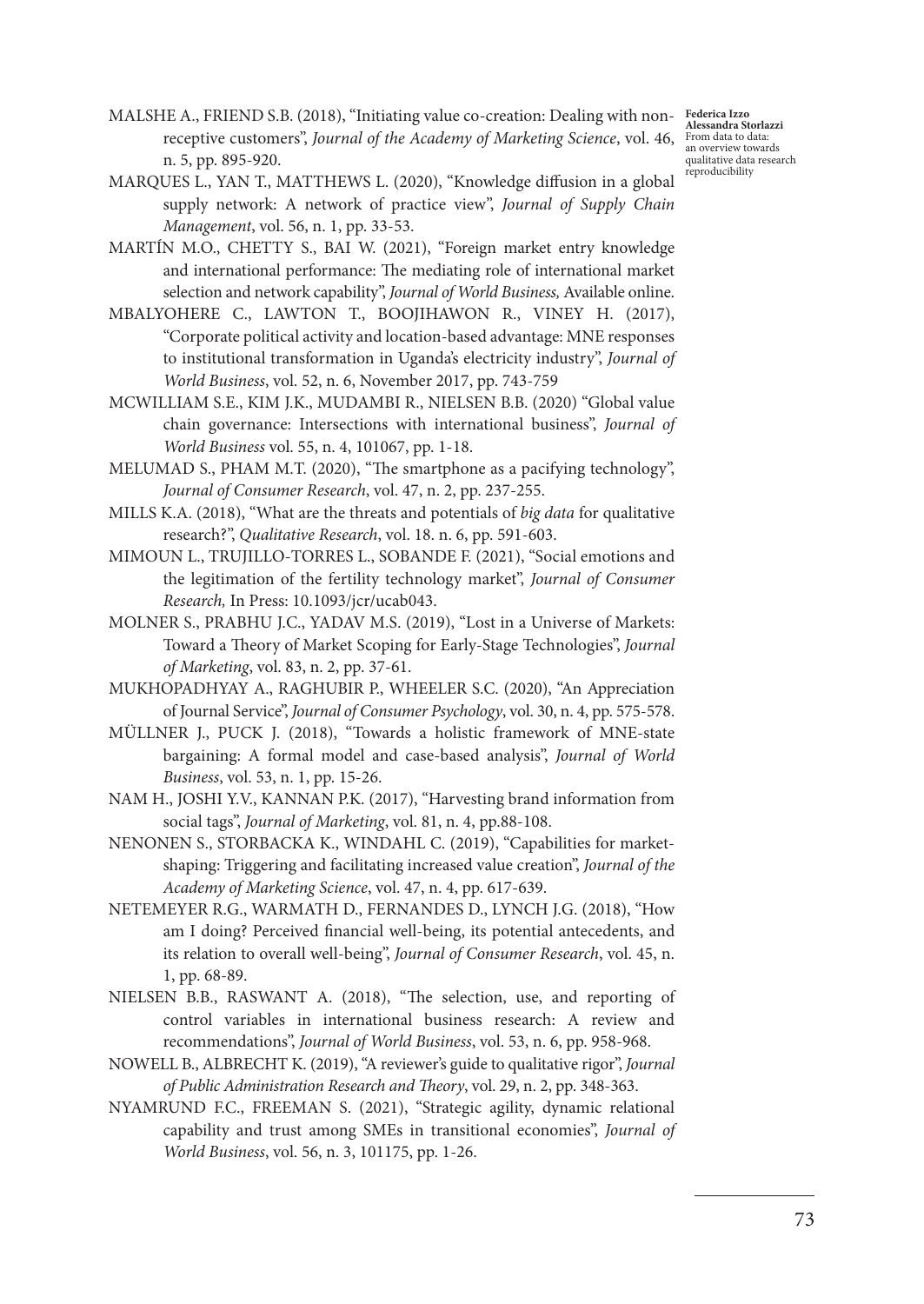sinergie italian journal of management Vol. 40, Issue 1, 2022

- OUTILA V., MIHAILOVA I., REICHE B.S., PIEKKARI R. (2020), "A communicative perspective on the trust-control link in Russia", *Journal of World Business*, 2020, vol. 55, n. 6, pp. 1-12.
- PASQUALI G.P. (2021), "When value chains go South: Upgrading in the Kenyan leather sector", *Journal of World Business*, vol. 56, n. 2, pp. 1-15.
- PEDADA K., ARUNACHALAM S., DASS M. (2020), "A theoretical model of the formation and dissolution of emerging market international marketing alliances", *Journal of the Academy of Marketing Science*, vol. 48, n. 5, pp. 826-847.
- PELTOKORPI V., YAMAO S. (2017), "Corporate language proficiency in reverse knowledge transfer: A moderated mediation model of shared vision and communication frequency", *Journal of World Business*, vol. 52, n. 3, pp. 404- 416.
- PENNEBAKER J.W. (2015), *The development and psychometric properties of LIWC2015*, University of Texas at Austin, Austin, TX.
- PETERSON R.M., MALSHE A., FRIEND S.B., DOVER H. (2021), "Sales enablement: conceptualizing and developing a dynamic capability", *Journal of the Academy of Marketing Science*, vol. 49, n. 3, pp. 542-565.
- REICHERTZ J. (2010), *Abduction: The Logic of Discovery of Grounded Theory*, Sage Publications, New York.
- SÆTRE A.S., VAN DE VEN A.H. (2021), "Generating Theory by Abduction", *Academy of Management Review*, vol. 46, n. 4, pp. 684-701.
- SANTANGELO G.D. (2018), "The impact of FDI in land in agriculture in developing countries on host country food security", *Journal of World Business*, vol. 53, n. 1, pp. 75-84.
- SAWYER S. (2008), "Data wealth, data poverty, science and cyberinfrastructure", *Prometheus*, vol. 26, n. 4, pp. 355-371.
- SINGH S.K., MARINOVA D., SINGH J. (2020), "Business-to-Business E-Negotiations and Influence Tactics", *Journal of Marketing,* vol. 84, n. 2, pp. 47-68.
- STOLZE H.J., MOLLENKOPF D.A., THORNTON L.D., BRUSCO M.J., FLINT D.J., (2018), "Supply chain and marketing integration: Tension in frontline social networks", *Journal of Supply Chain Management*, vol. 54, n. 3, pp. 3-21.
- STRAUSS A., CORBIN J. (1998), *Basic of qualitative research techniques,* Thousand Oaks, Sage Publications.
- TEAGARDEN M.B., VON GLINOW M.A., MELLAHI K. (2018) "Contextualizing international business research: Enhancing rigor and relevance", *Journal of World Business*, vol. 53, n. 3, pp. 303-306.
- TEENY J., DENG X., UNNAVA H.R. (2020), "The "buzz", behind the buzz matters: Energetic and tense arousal as separate motivations for word of mouth", *Journal of Consumer Psychology*, vol. 30, n. 3, pp. 429-446.
- TIMMERMANS S., TAVORY I. (2012), "Theory construction in qualitative research: From grounded theory to abductive analysis", *Sociological theory*, vol. 30, n. 3, pp. 167-186.
- TIMONEN V., FOLEY G., AND CONLON C. (2018), "Challenges When Using Grounded Theory: A Pragmatic Introduction to Doing GT Research International", *Journal of Qualitative Methods*, vol. 17, n. 1, pp. 1-10.
- TIMOSHENKO A., HAUSER J.R. (2019), "Identifying customer needs from usergenerated content", *Marketing Science,* vol. 38, n. 1, pp. 1-20.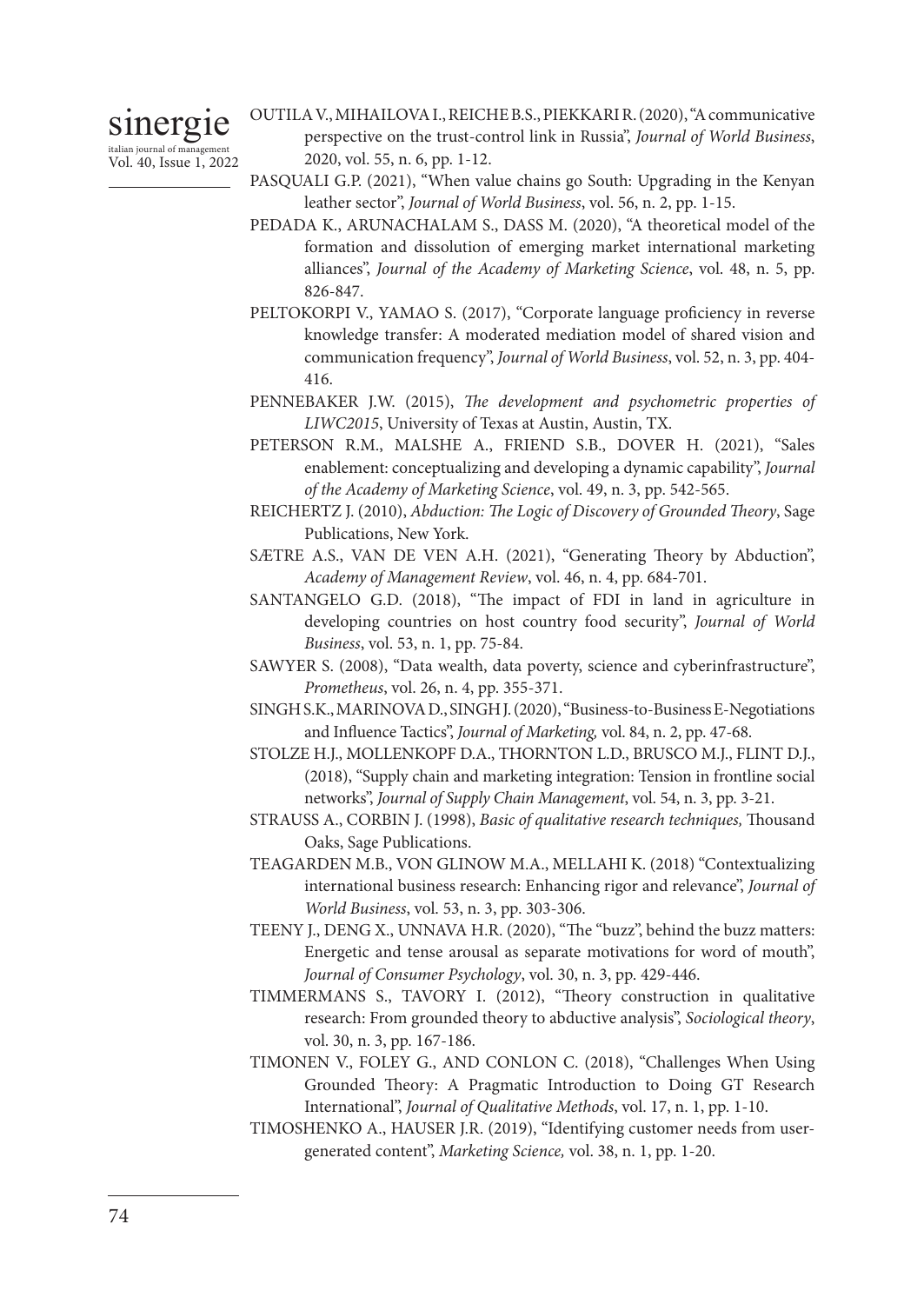TOLSTOY D., NORDMAN E.R., ´EN HÅNELL S.M., ¨OZBEK N. (2021), "The **Federica Izzo**  development of international e-commerce in retail SMEs: An effectuation **Alessandra Storlazzi** From data to data: an overview towards perspective", *Journal of World Business*, vol. 56, n. 3, pp.1-15.

TUPPER C. H., GULDIKEN O., BENISCHKE M. (2018) "Capital market liability of foreignness of IPO firms", *Journal of World Business*, vol. 53, n. 4, pp. 555-567.

ULIBARRI N., SCOTT T.A. (2017), "Linking network structure to collaborative governance", *Journal of Public Administration Research and Theory*, vol. 27, n. 1, pp. 163-181.

VAN DEN BULTE C., BAYER E., SKIERA B., SCHMITT P. (2018), "How customer referral programs turn social capital into economic capital", *Journal of Marketing Research*, vol. 55, n. 1, pp. 132-146.

- WHETSELL T.A., SICILIANO M.D., WITKOWSKI K.G.K., LEIBLEIN M.J. (2020) "Government as Network Catalyst: Accelerating Self-Organization in a Strategic Industry", *Journal of Public Administration Research and Theory*, vol. 30, n. 3, pp. 448-464.
- WIESER V.E., LUEDICKE M.K., HEMETSBERGER A. (2021), "Charismatic Entrainment: How Brand Leaders and Consumers Co-Create Charismatic Authority in the Marketplace", *Journal of Consumer Research*, vol. 48 n. 4 pp. 731-751.
- WILTSHIER F. (2011), "Researching With NVivo", *Forum Qualitative Sozialforschung/Forum: Qualitative Social Research,* vol. 12, n. 1, art. 23, pp. 1-29.
- WOLCOTT H.F. (1994), *Transforming qualitative data: Description, analysis, and interpretation*, Sage Publications, New York.
- WOODHOUSE E.F., BELARDINELLI P., BERTELLI A.M. (2021), "Hybrid Governance and the Attribution of Political Responsibility: Experimental Evidence from the United States", *Journal of Public Administration Research and Theory,* vol. 32, n. 1, pp. 150-165.
- XING Y., LIU Y., LATTEMANN C. (2020), "Institutional logics and social enterprises: Entry mode choices of foreign hospitals in China", *Journal of World Business*, vol. 55, n. 5, 100974, pp. 1-12.
- YAKOVLEVA N., VAZQUEZ-BRUST D.A. (2018), "Multinational mining enterprises and artisanal small-scale miners: From confrontation to cooperation", *Journal of World Business,* vol. 53, n. 1, pp. 52-62.
- YANG D., SONMEZ M.M. (2018), "Global norm of national treatment for patent uncertainties: A longitudinal comparison between the US and China", *Journal of World Business,* vol. 53, n. 2, pp. 164-176.
- ZAO S., LIU X., ANDERSSON U., SHENKAR O. (2021), "Knowledge management of emerging economy multinationals", *Journal of World Business*, Avalable online.
- ZHANG X., LI S., BURKE R.R. (2018), "Modeling the effects of dynamic group influence on shopper zone choice, purchase conversion, and spending", *Journal of the Academy of Marketing Science*, vol. 46, n. 6, pp. 1089-1107.
- ZENG R., GRØGAARD B., STEEL P. (2018), "Complements or substitutes? A meta-analysis of the role of integration mechanisms for knowledge transfer in the MNE network", *Journal of world business*, vol. 53, n. 4, pp. 415-432.
- ZYUNG J.D., MITTAL V., KEKRE S., HEGDE G.G., SHANG J., MARCUS B.S., VENKAT A. (2020), "Service Providers' Decision to Use Ethics Committees and Consultation in Complex Services", *Journal of Marketing Research*, vol. 57, n. 2, pp. 278-297.

qualitative data research reproducibility